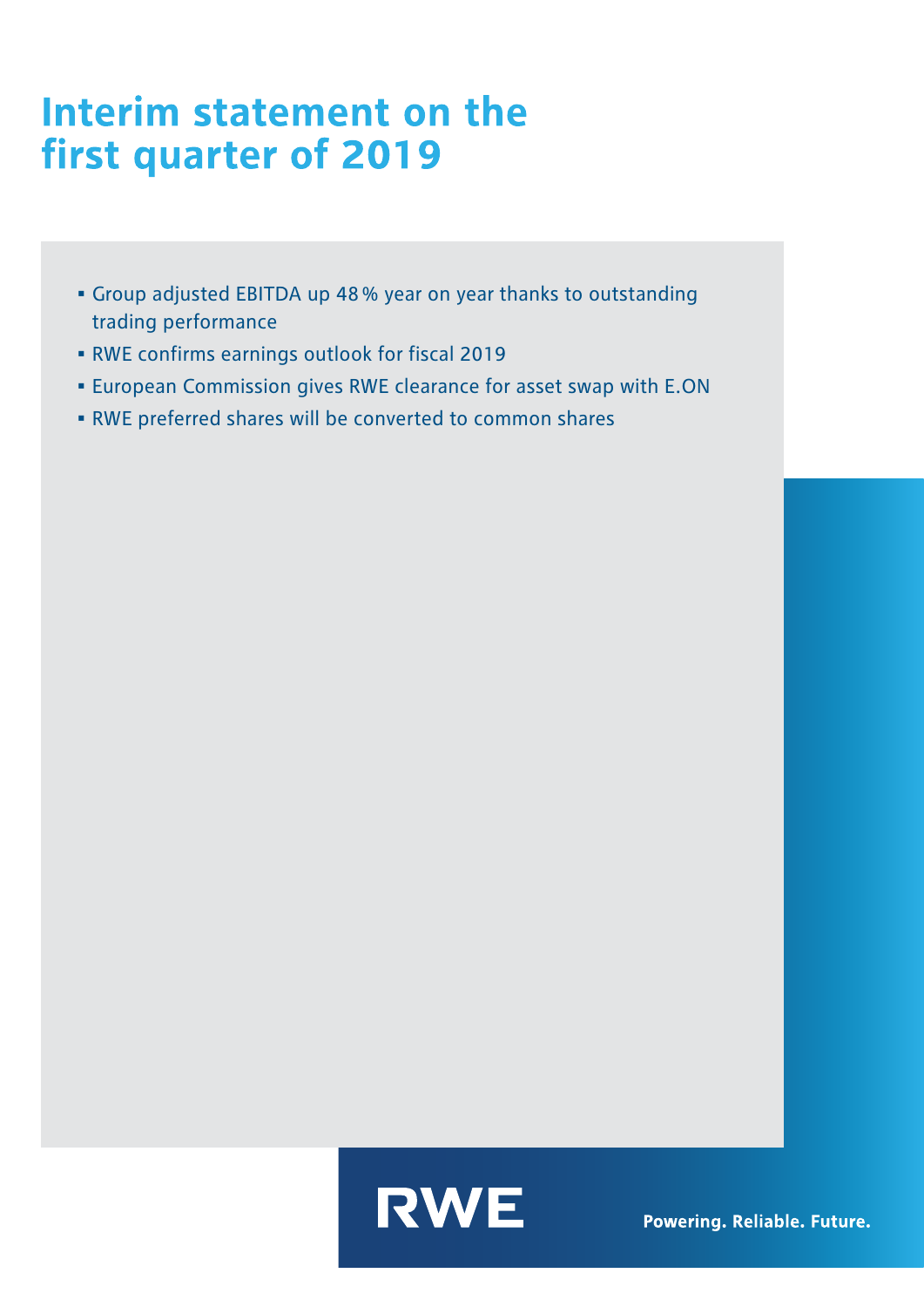### AT A GLANCE

| RWE Group – key figures <sup>1</sup>                          |                    | Jan - Mar      | Jan - Mar   | $+/-$    | Jan - Dec           |
|---------------------------------------------------------------|--------------------|----------------|-------------|----------|---------------------|
|                                                               |                    | 2019           | 2018        | %        | 2018                |
| Power generation                                              | billion kWh        | 41.4           | 49.2        | $-15.9$  | 176.0               |
| External revenue (excluding natural gas tax/electricity tax)  | $\epsilon$ million | 3,869          | 3,685       | 5.0      | 13,298 <sup>2</sup> |
| <b>Adjusted EBITDA</b>                                        | $\epsilon$ million | 824            | 555         | 48.5     | 1,538               |
| <b>Adjusted EBIT</b>                                          | $\epsilon$ million | 570            | 345         | 65.2     | 619                 |
| Income from continuing operations before taxes                | $\epsilon$ million | 453            | 356         | 27.2     | 49                  |
| Net income                                                    | $\epsilon$ million | 961            | 620         | 55.0     | 335                 |
| Earnings per share                                            | €                  | 1.56           | 1.01        | 54.5     | 0.54                |
| Cash flows from operating activities of continuing operations | $\epsilon$ million | $-1,777$       | 1,308       | $-235.9$ | 4,611               |
| Capital expenditure                                           | $\epsilon$ million | 225            | 165         | 36.4     | 1,260               |
| Property, plant and equipment and intangible assets           | $\epsilon$ million | 210            | 99          | 112.1    | 1,079               |
| <b>Financial assets</b>                                       | $\epsilon$ million | 15             | 66          | $-77.3$  | 181                 |
| Free cash flow                                                | $\epsilon$ million | $-1,932$       | 1,121       | $-272.3$ | 3,439               |
|                                                               |                    | Mar 2019<br>31 | 31 Dec 2018 |          |                     |
| Net debt of continuing operations                             | $\epsilon$ million | 8,079          | 4,389       | 84.1     |                     |
| Workforce <sup>3</sup>                                        |                    | 17,908         | 17,748      | 0.9      |                     |

1 Change in reporting; see explanation on page 40 of the 2018 RWE Annual Report.

2 Figure adjusted due to changes in the recognition of revenues from derivative transactions.

3 Converted to full-time positions.

### **CONTENTS**

| Major events                              |    |
|-------------------------------------------|----|
| Commentary on reporting                   | 6  |
| <b>Business performance</b>               | 8  |
| Outlook for 2019                          | 15 |
| Interim consolidated financial statements |    |
| (condensed)                               | 16 |
| Income statement                          | 16 |
| Statement of comprehensive income         | 17 |
| <b>Balance sheet</b>                      | 18 |
| Cash flow statement                       | 19 |
| Financial calendar 2019/2020              | 20 |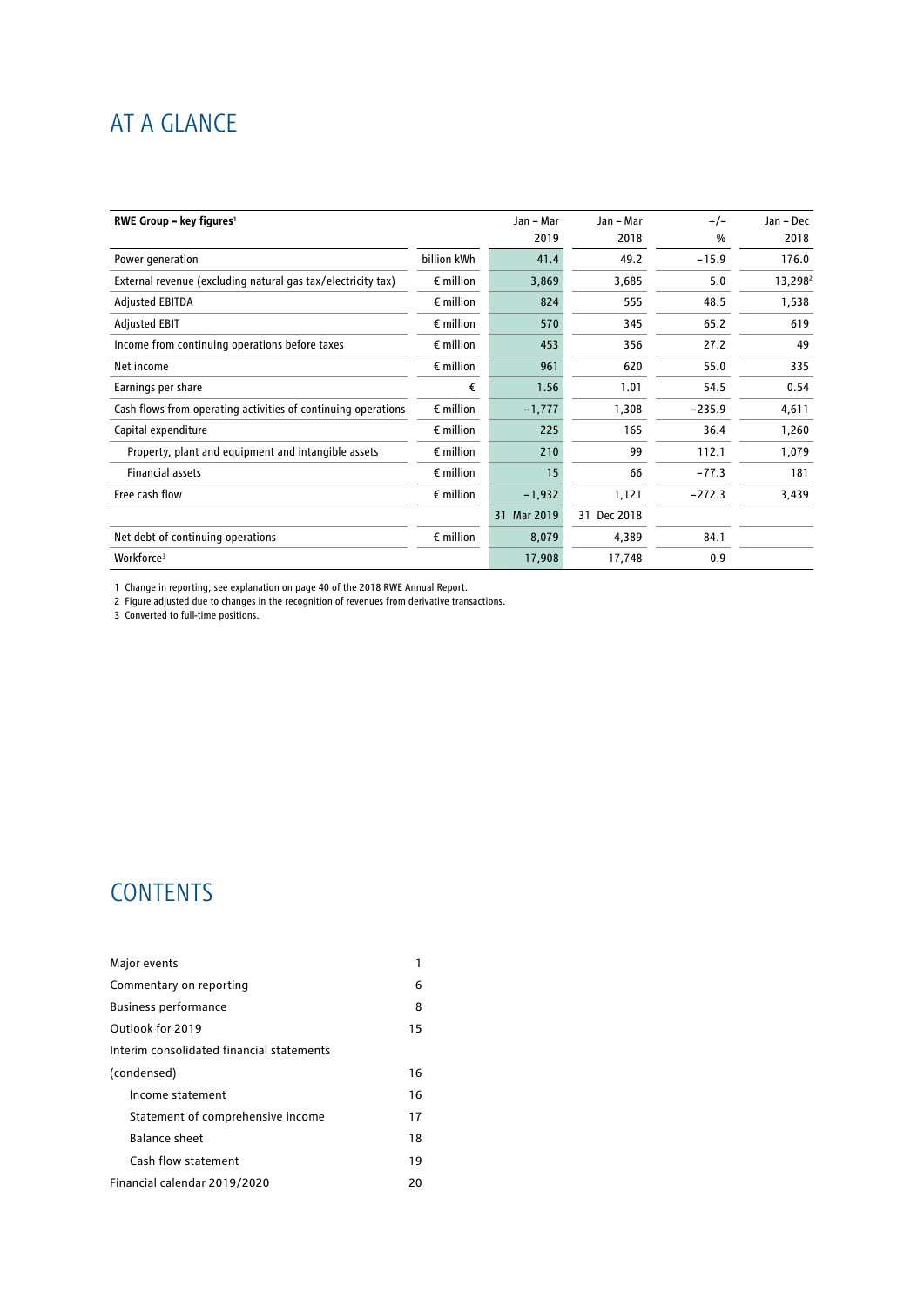### MAJOR EVENTS

### In the period under review

#### **European Commission approves RWE's part of the planned asset swap with E.ON**

We have continued to make progress on implementing the asset swap agreed with E.ON in March 2018. On 22 January 2019, we registered the acquisition of the relevant business activities and equity interests with the European Commission and received clearance from Brussels on 26 February. This was preceded by a preliminary review lasting several months, in the course of which the Commission was able to gain an in-depth understanding of how the transaction could affect competition. National competition authorities also gave us their approvals. In this regard, the main point was the acquisition of a financial stake in E.ON as part of the transaction: Germany's Federal Cartel Office and the UK's Competition and Markets Authority (CMA) gave us the go-ahead for this on 26 February and 8 April 2019, respectively. Now approval is being sought from the antitrust authority in the USA. The corresponding applications were filed by RWE and E.ON on 1 May 2019. For E.ON's part of the transaction, clearance by the EU Commission is still pending.

As soon as all of the necessary approvals from the relevant competition and supervisory authorities have been obtained, the transaction will be completed in two steps: first, E.ON will receive our 76.8% stake in innogy and a payment of €1.5 billion, while we will acquire a financial investment in E.ON (16.67%) and take over E.ON's minority share in the Gundremmingen (25%) and Emsland (12.5%) nuclear power plants. This is expected to occur in the third quarter. In the second step, E.ON will then transfer its own renewable energy activities and those belonging to innogy to RWE. From innogy's portfolio we will also receive the gas storage business and the minority interest in the Austrian energy utility Kelag (37.9%). Additional information on the transaction can be found on pages 18 and 35 et seq. of RWE's 2018 Annual Report.

### **RWE acquires stake in Czech grid business from innogy for resale to Macquarie**

At the end of February, we purchased the majority interest in the Czech gas network operator innogy Grid Holding (IGH) held by innogy SE, as we had committed to do so in the framework of the asset swap with E.ON. We had also undertaken to sell on the stake in IGH to E.ON. However, the MIRA consortium led by the Australian financial service provider and infrastructure investor Macquarie, who already held the minority interest in IGH, decided to exercise a right of first refusal for the remaining shares in IGH. Accordingly, instead of E.ON, MIRA will now acquire the 50.04% equity interest. The sale price is around €1.8 billion. We acquired the stake at the same conditions and would have transferred it to E.ON at these conditions. The IGH transaction is still subject to competition approval. Another prerequisite is that E.ON's acquisition of our investment in innogy is completed according to plan.

#### **Commission for structural change proposes roadmap for German coal phase-out**

An accelerated coal phase-out is materialising in Germany, our most important generation market. In January 2019, following lengthy consultations, the Growth, Structural Change and Employment Commission established by the German government presented a concept for the country achieving its climate protection goals in the energy sector avoiding structural upheaval, social hardship or jeopardising security of supply. The body, consisting of representatives from industry, trade unions, the scientific community, associations, civic initiatives and environmental organisations, recommends that Germany phase out electricity generation from coal by no later than 2038. However, it envisages reviewing the feasibility of this goal in 2032 and possibly bringing the exit date forward to 2035.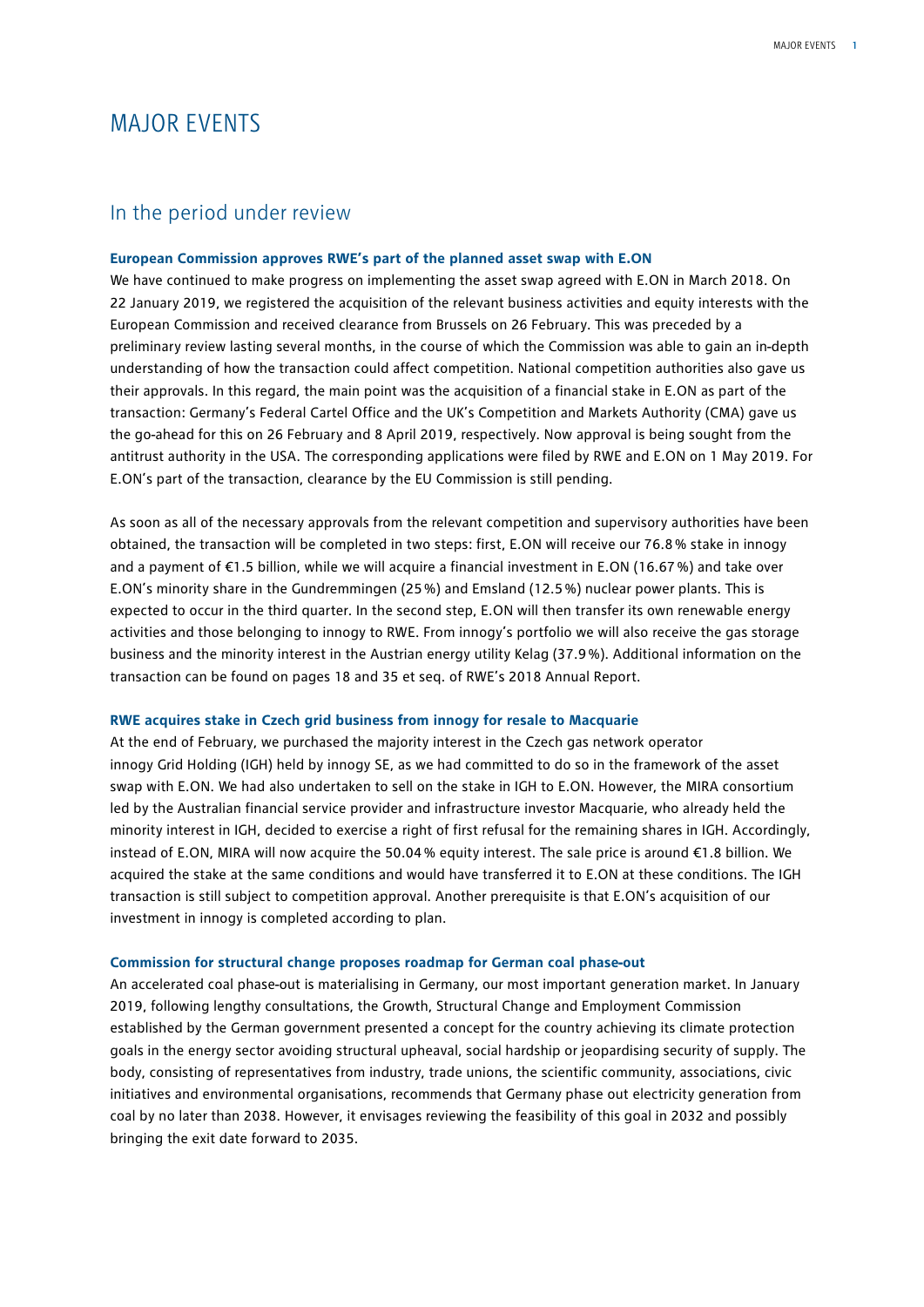In addition, the Commission has set milestones for the coal phase-out: it envisages the total capacity of lignite and hard coal-fired power stations on the market being reduced to 15 GW each by the end of 2022 through shutdowns or conversions. Compared to the end of 2017, this represents a decrease of at least 12.5 GW, with 7.7 GW of this coming from hard coal and nearly 5 GW from lignite. These figures include shutdowns that have already occurred or have been announced as well as lignite-fired units which had not yet been placed on security standby at the end of 2017. By 2030, the objective is to have lignite and hard coal-fired power stations with a total capacity of only 9 GW and 8 GW on the market (excluding back-up capacity).

Moreover, the Commission recommends removing emission allowances matching the additional  $CO<sub>2</sub>$  savings from the national auction budget, as otherwise the certificates no longer needed for the decommissioned power plants would be available to other participants in the European Emissions Trading System, enabling additional emissions from their assets. The Commission further proposes that the German government conduct reviews in 2023, 2026 and 2029 involving an analysis of the effects of measures taken by then on security of supply, climate protection, electricity prices and structural development in the affected regions and that countermeasures be initiated if necessary. It is also recommended that policymakers implement the phase-out roadmap in agreement with the operators and grant them appropriate compensation. Layoffs and undue social and economic disadvantages for the workers should be prevented, in part by paying them an adjustment allowance. In addition, the Commission deems it desirable that Hambach Forest be preserved. With respect to relocations in the opencast mining regions, the states are being asked to enter into dialogue with the affected residents in order to avoid social and financial hardship.

By and large, the Commission's proposals met with the approval of politicians and stakeholder groups. It was viewed positively that widespread consensus has now been reached, which can serve as a basis for policymakers in order to establish planning certainty for companies, employees and regions. Observers therefore anticipate that the German government will implement the main points of the Commission's concept. This would have serious ramifications for our Rhenish lignite business. RWE has already taken four power plant units offline prematurely under the security standby scheme, with a further block to follow at the end of September 2019. Additional shutdowns are therefore all the more difficult and result in burdens going far beyond the lost electricity revenue. For instance, we would have to implement substantial job cuts and introduce redundancy programmes for the affected workers at short notice. If opencast mines are closed early, new recultivation concepts would have to be developed and the mining provisions would have to be increased as they would be used earlier. Additional costs would be incurred if Hambach Forest were preserved, provided that this is at all technically feasible. In addition, substantial investments are needed in order to adapt opencast mines and power plants to a new operating concept. We can only reliably estimate the burdens we will face when the government presents specific plans following talks with us. We welcome the fact that the Commission has recognised the need to pay power plant operators adequate compensation and has also considered the knock-on costs for the opencast mines.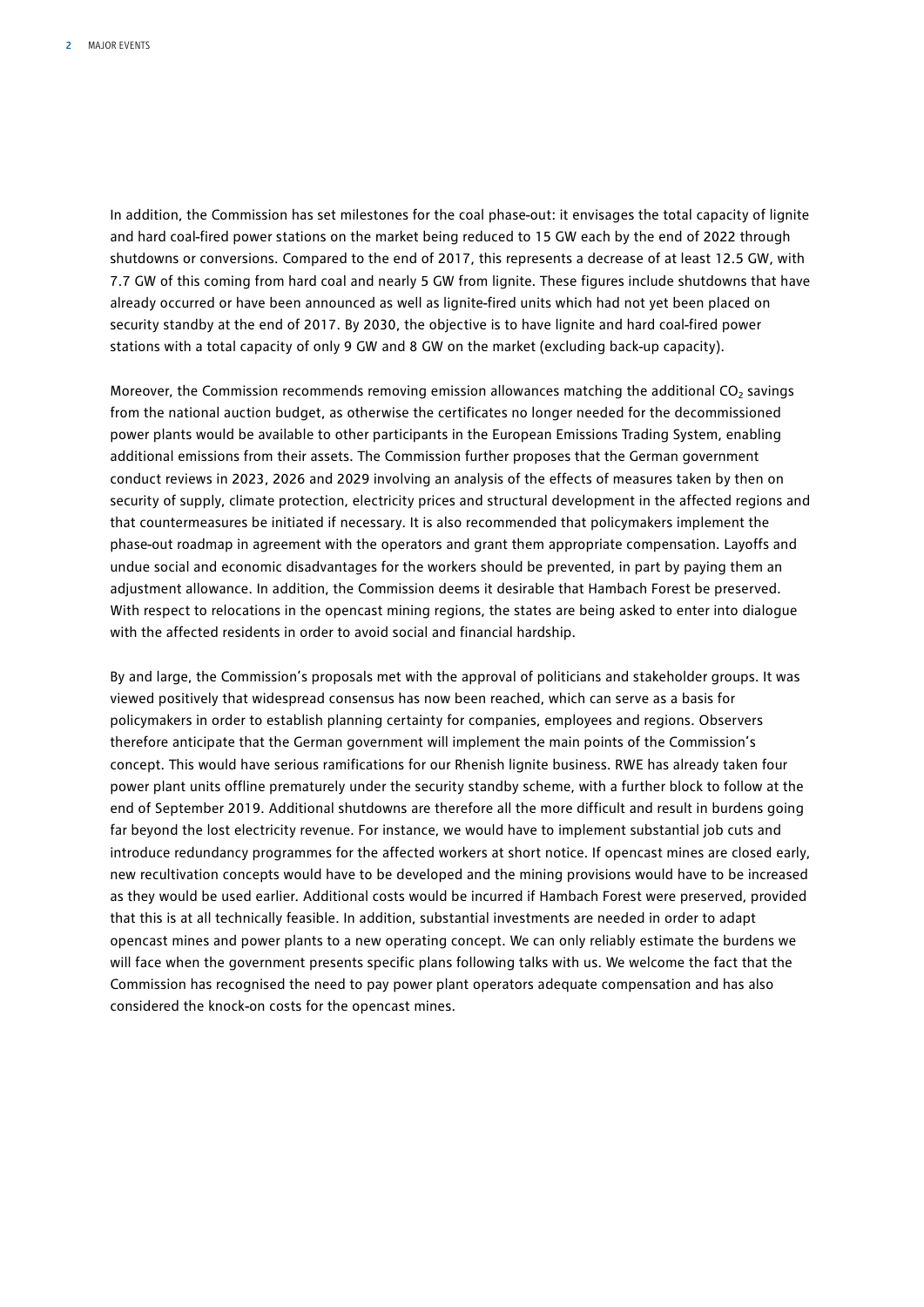#### **Decision on Hambach Forest: Cologne Administrative Court rejects lawsuit by BUND**

On 12 March, the Cologne Administrative Court ruled that Hambach Forest is not a potential special area of conservation according to the Habitats Directive. Consequently, the lawsuit filed by Bund für Umwelt und Naturschutz Deutschland e.V. (BUND) was rejected. In the opinion of the judges, approval of the 2018-2020 main operational plan for the Hambach opencast mine by the Arnsberg District Council was legal. This plan includes the clearance of Hambach Forest. Clearance will not occur, however, because the ruling of the Cologne court does not affect the preliminary injunction against clearance issued by the Münster Higher Administrative Court on 5 October 2018. In the next step, the court in Münster will have to reach its own decision on the conservation status of Hambach Forest. Furthermore, RWE Power announced that it would not proceed with clearance until the autumn of 2020. In view of the sometimes violent protests at Hambach Forest, this is our contribution to de-escalating the situation.

### **Dutch government presents draft legislation for phasing out coal**

An early exit from coal is also highly likely in the Netherlands. In mid-March, the Dutch government submitted draft legislation on this subject to Parliament, according to which, by 2025 at the latest, hard coal may no longer be used as fuel in power stations built in the 1990s. For plants constructed later than this, the ban would come into effect five years later. As a result, the Netherlands would cease using coal from 2030. Compensation payments for the power generators affected are not foreseen in the draft. At present, there are five hard coal-fired power stations still operating in the Netherlands. Two of these belong to RWE: Amer 9 and Eemshaven. The former plant has a net capacity of 631 MW and would have to stop firing coal at the end of 2024 according to the draft, and the same would hold true for Eemshaven (1,554 MW) at the end of 2029. After that, these stations could only be operated with other fuels. At the moment, we are retrofitting them for co-firing with biomass. We are receiving subsidies for this to finance the capital expenditure and additional costs incurred in fuel procurement. Conversion to 100% biomass-firing would involve significant additional expenses. In dialogue with policymakers, we are proposing compensation for the financial disadvantages we will suffer from phasing out coal use and will also initiate legal action if necessary.

#### **EU limits participation of coal-fired power plants in capacity mechanisms**

The European Parliament passed a reform of the EU legislation on the electricity market on 26 March 2019. The approval of the Council of Ministers is purely a formal matter and should be received soon. Some of the new rules will take effect from 1 January 2020 (Electricity Market Regulation). Other provisions (Electricity Market Directive) will have to be transposed into national law by the Member States by the end of 2020. One core component of the reform is guidelines on designing capacity market mechanisms. The new Electricity Market Regulation envisages that power stations with  $CO<sub>2</sub>$  emissions of more than 550 g/kWh will only be able to participate in such mechanisms to a very limited degree. One prerequisite for this is that they do not emit more than 350 kg of CO<sub>2</sub> per kilowatt of installed capacity per year. Consequently, coal-fired power plants can no longer participate in a general capacity market with full utilisation, but can participate in reserve schemes which only involve a low number of operating hours. Consequently, Germany's security standby scheme for lignite would still be permissible. The upper limit of 550 grams for new power stations will enter into effect on 1 January 2020. Transitional regulations apply to existing generation facilities until the middle of 2025. Existing capacity contracts and contracts that are concluded this year would remain completely unaffected by the threshold values.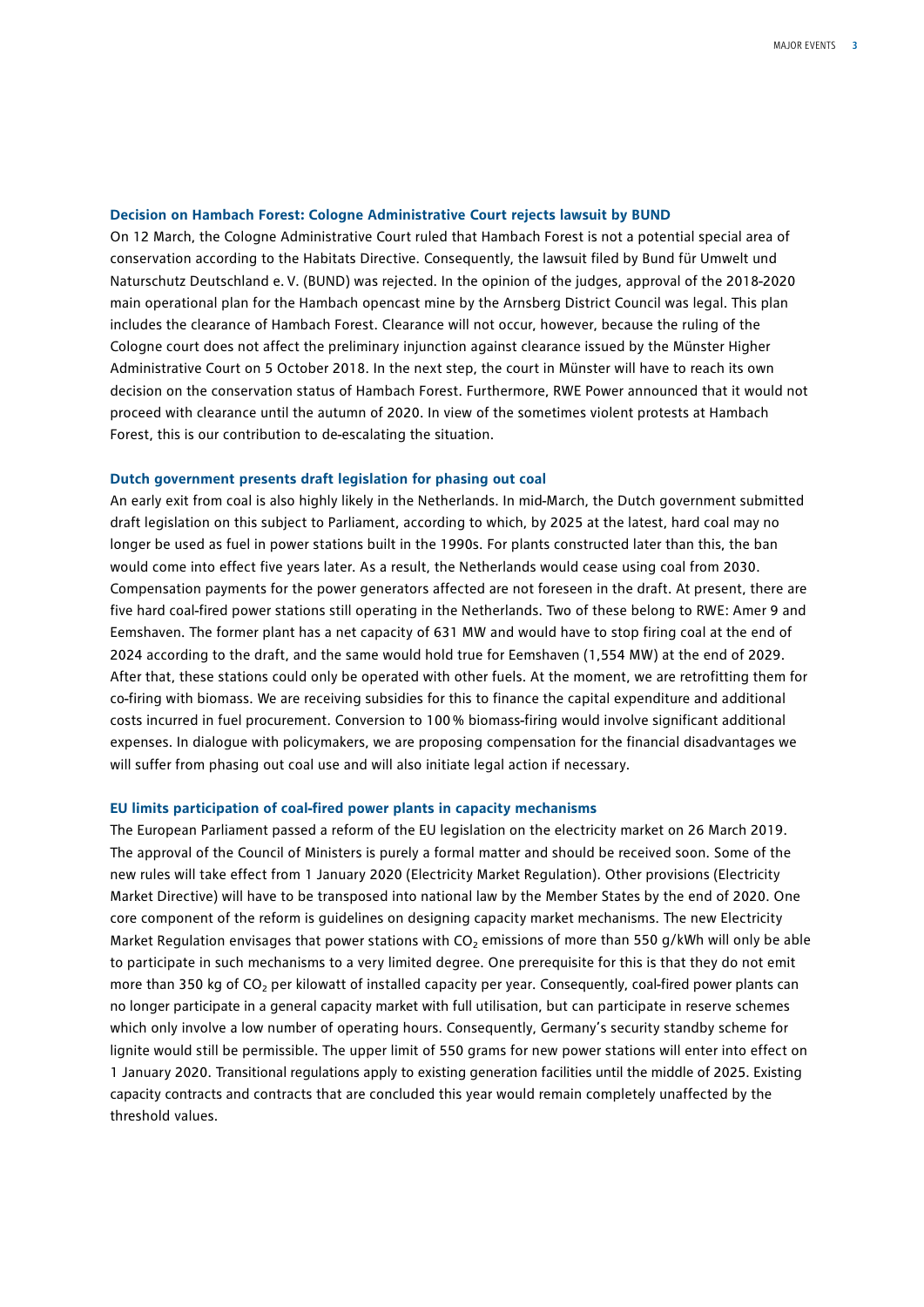### **RWE ends hard coal firing at Werne power station**

On 29 March 2019, we decommissioned the hard coal-fired part of the combined unit K at the Gersteinwerk station in Werne (Westphalia), meaning that hard coal is no longer used for electricity generation at this plant. The shutdown was motivated by economic considerations: the investments needed as part of regular maintenance would not have paid off. Unit K consists of a topping gas turbine (K1) with a net capacity of 112 MW and the (decommissioned) steam turbine (K2), which was operated using steam generated by firing hard coal and had a capacity of 620 MW. Electricity is still being produced at Gersteinwerk: along with the aforementioned K1 turbine, two natural gas combined units and another topping gas turbine with a total capacity of around 1,000 MW are still in operation.

### **STEAG acquires majority stake in Bergkamen hard coal-fired power plant from RWE**

As of 1 January 2019, we sold our 51% shareholding in the Bergkamen hard coal-fired power station to the Essen-based energy utility STEAG. The buyer previously owned 49% of the plant and exercised a contractual purchase option. The parties agreed to keep the price confidential. This power station has been in operation since 1981, with a net capacity of 720 MW. RWE was responsible for the commercial management of this plant, while STEAG handled technical operations. Disposal of the stake goes hand in hand with the termination of a contract that obliged us to purchase electricity produced by the station.

### **RWE sells Belgian CHP station**

We sold the Inesco CHP station in Belgium to the UK chemicals group INEOS at the end of February 2019. This eleven-year-old gas-fired power plant has a generation capacity of 133 MW and is located in a chemical park operated by INEOS near Antwerp. In addition to electricity it also supplies steam and demineralised water to the companies in the chemical park. One of the reasons for our decision to sell the station was its tight integration in the business activities of INEOS.

#### **German government takes over interim storage for highly radioactive waste from RWE**

As of 1 January 2019, we transferred the interim storage facilities for highly radioactive waste on the sites of our Emsland, Biblis and Gundremmingen nuclear power plants to BGZ, the state-owned company responsible for interim storage. The legal basis for this is the law on the reassignment of responsibility for nuclear waste disposal which was passed at the end of 2016, pursuant to which the government assumed responsibility for processing and financing interim and final nuclear waste storage. German power plant operators gave the government €24.1 billion for this. In the middle of 2017, these funds were paid into a public-law fund for financing nuclear waste disposal. Responsibility for shutting down and safely dismantling the stations remains with the companies. They are also responsible for packaging the radioactive waste properly before it is handed over to BGZ. A total of eleven decentralised interim storage facilities were transferred from the nuclear power plant operators to BGZ as of 1 January 2019. The interim storage facilities for low- and medium-level radioactive waste are to follow at the beginning of 2020, including two at RWE's Biblis site.

### **RWE cancels £750 million hybrid bond**

We cancelled a hybrid bond with a volume of £750 million on 20 March 2019, without issuing new hybrid capital. The bond had been issued seven years earlier with a 7% coupon and a theoretically perpetual tenor. RWE exercised its right to cancel the hybrid bond on the first call date, in a move that reflects the company's solid financial standing and its improved earnings outlook due to the planned asset swap with E.ON.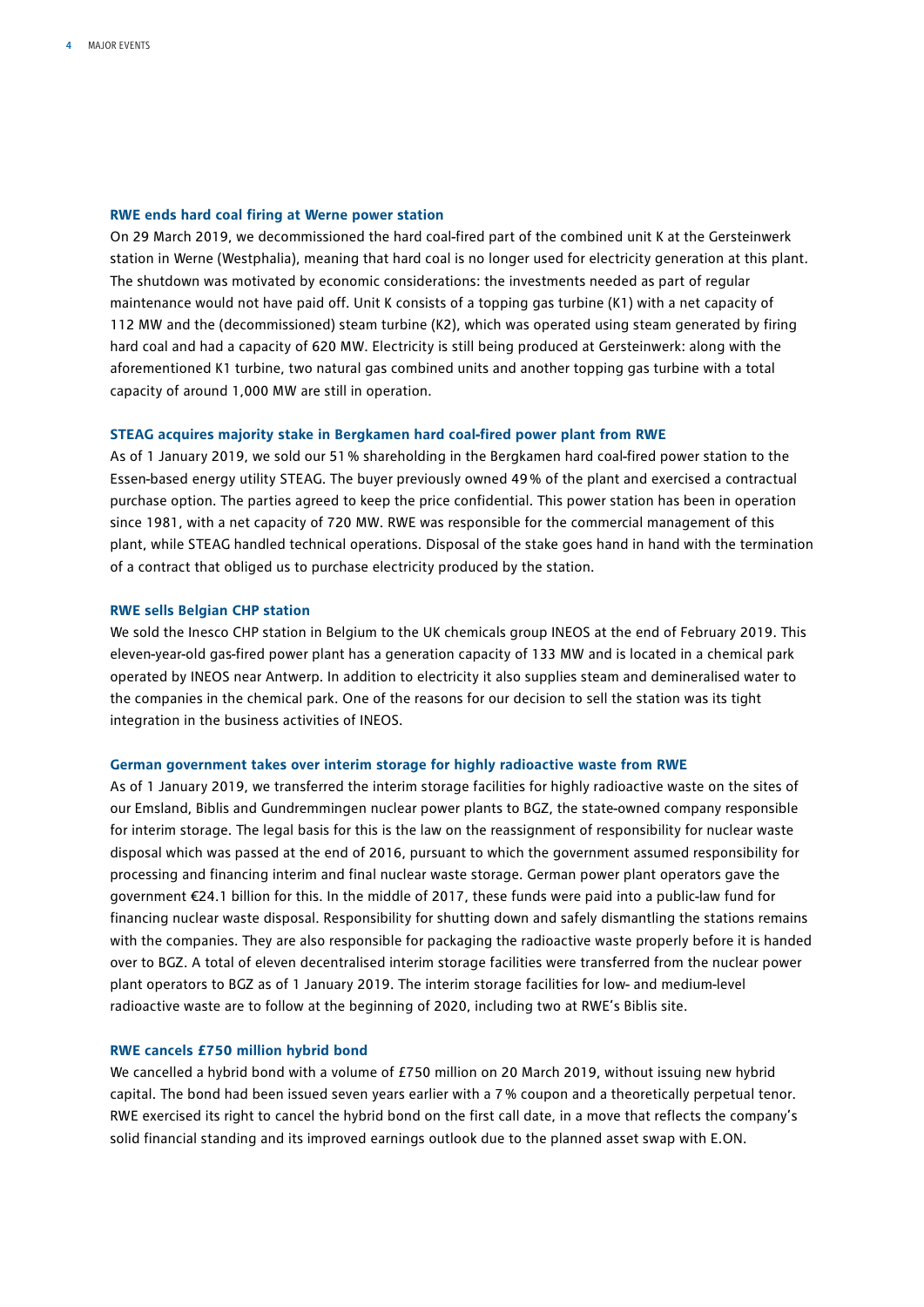### After the period under review

#### **Shareholders approve conversion of RWE preferred shares into common shares**

RWE AG will convert its 39,000,000 preferred shares into common shares, in accordance with a decision made by the Annual General Meeting on 3 May 2019. The shareholders accepted the proposal made by the Executive Board and the Supervisory Board. On the same day, a separate meeting of the preferred shareholders also approved the proposal. The preferred shares without voting rights will now be converted at a 1:1 ratio into common shares with voting rights, without a cash adjustment. The number of common shares thereby increases from 575,745,499 to 614,745,499. Beforehand, however, the Company's Articles of Incorporation must be amended, and the amendment must be entered into the Commercial Register. The conversion of the shares is expected to be completed in June 2019.

### **RWE pays a dividend of €0.70 per share for fiscal 2018**

The Annual General Meeting of RWE AG approved the dividend proposal by the Executive Board and the Supervisory Board for fiscal 2018. We therefore paid a dividend of €0.70 per common and preferred share on 8 May. For fiscal 2019, the Executive Board is targeting a dividend of €0.80.

### **innogy pays dividend of €1.40 per share**

On 30 April 2019, the Annual General Meeting of innogy SE voted for a dividend of €1.40 per share for the past fiscal year. Based on the adjusted net income of €1,026 million generated by our subsidiary in 2018, the payout ratio was 76%.

#### **Banks increase RWE's credit line to €5 billion**

In mid-April 2019, we cancelled our syndicated credit line of €3 billion early and replaced it with an agreement for €5 billion. This was motivated by the planned restructuring of the RWE Group, as a result of which our operating business will be expanded to include the renewable energy activities of E.ON and innogy. The increased credit line is being granted by a consortium of 27 international banks. It consists of two tranches: one with a volume of €3 billion and a term of five years and one with a volume of €2 billion and a two-year term. If the banks agree, the first tranche can be extended twice, by one year each time. For the second tranche this option is available once for one year; the banks' approval is not necessary. Syndicated lines of credit help us to ensure liquidity. So far, we have not drawn on them.

#### **RWE rules out construction of new coal-fired power stations – BoAplus project cancelled**

We announced at the end of April that we will no longer be pursuing plans for a new, highly efficient lignite-fired power station to replace older, more emissions-intensive plants. Looking ahead, RWE will focus on investing in renewables and will not build new coal-fired power stations. Since 2012 there had been discussions about investing in a lignite-fired unit using optimised plant engineering (BoAplus) at the site in Niederaußem. The plant would have had a net capacity of 1,100 MW and featured the most modern technology. In return, older units with a total capacity of 1,200 MW would have been retired. However, coal-fired power stations are no longer part of our strategy. RWE is committed to European and national climate protection targets. In the last six years, the company has already lowered its  $CO<sub>2</sub>$  emissions by one third.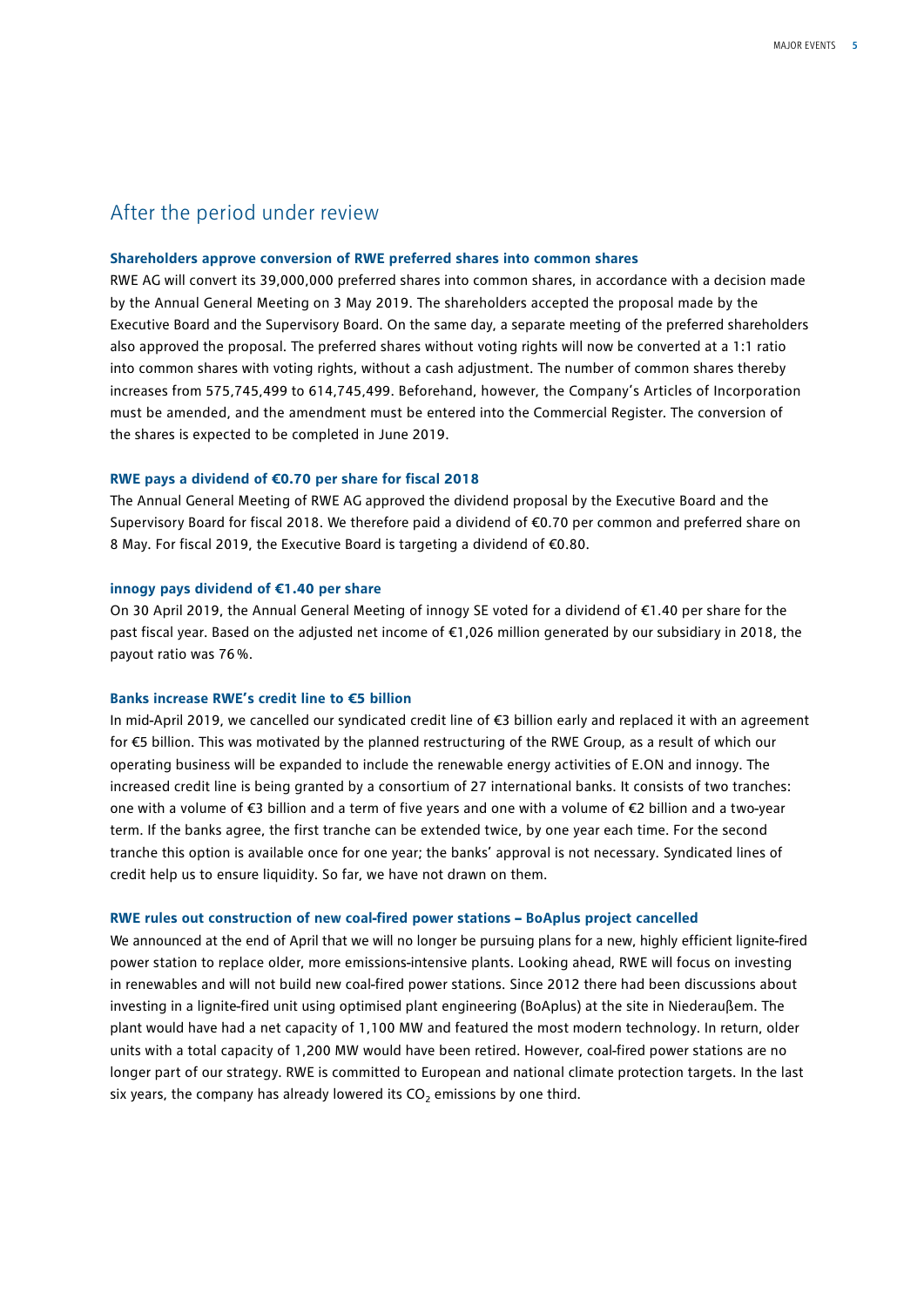### COMMENTARY ON REPORTING

### **Group structure featuring four segments**

In our current financial reporting, the RWE Group is divided into the following segments: (1) Lignite&Nuclear, (2) European Power, (3) Supply & Trading and (4) innogy – continuing operations. The last segment contains the assets of innogy which will remain with RWE following completion of the asset swap with E.ON. The interim statement on the first quarter of 2018, which we published on 15 May 2018, still included the segment 'innogy', which covered our subsidiary as a whole. To ensure the comparability of the current figures to those of the previous year, we have restated the latter in the new reporting structure. Further details on the methodological changes can be found on page 40 of the 2018 Annual Report.

The individual segments consist of the following business activities and equity holdings:

- Lignite&Nuclear: This segment encompasses our German electricity generation from lignite and nuclear power as well as our lignite mining operations in the Rhineland. These activities are managed by our subsidiary RWE Power. Lignite&Nuclear also includes our investments in the Dutch nuclear power plant operator EPZ (30%) and the German company URANIT (50%), which holds a 33% stake in Urenco, a uranium enrichment specialist. Our 51% stake in the Hungarian lignite-based power producer Mátra, which we sold in March 2018, was also part of this segment.
- European Power: Here we cover our electricity production from gas, hard coal and biomass, which is concentrated in Germany, the United Kingdom and the Benelux region. It also includes our 70% stake in the Turkish gas-fired power station Denizli, some hydroelectric power plants in Germany and Luxembourg and RWE Technology International, which specialises in project management and engineering services. All these activities are overseen by RWE Generation.
- Supply&Trading: This segment comprises the activities of RWE Supply&Trading, which specialises in independent commodity trading. In addition, it acts as an intermediary for gas, supplies large industrial and corporate customers with energy and makes short to medium-term investments in energy assets and energy companies with which attractive returns can be achieved after taking value-enhancing measures and selling them on (principal investments). Moreover, RWE Supply&Trading markets RWE's electricity generation and commercially optimises power plant dispatch. However, earnings achieved through the latter activities are reported in the Lignite&Nuclear and European Power segments.
- innogy continuing operations: The main component of this segment is innogy's renewables business. Our subsidiary is a leading producer of electricity from renewable sources, with a regional focus on Europe, especially Germany and the United Kingdom, as well as starting positions in the USA and Australia. E.ON will transfer these operations back to us following the acquisition of innogy, after which we will be responsible for managing them. The same applies to innogy's gas storage facilities, which are located in Germany and the Czech Republic. innogy's 37.9% interest in the Austria-based energy utility Kelag will also remain in the Group and is therefore part of this segment.

Companies with cross-segment tasks, such as the Group holding company RWE AG, are stated under 'other, consolidation'. This segment also includes our 25.1% stake in the German electricity transmission system operator Amprion.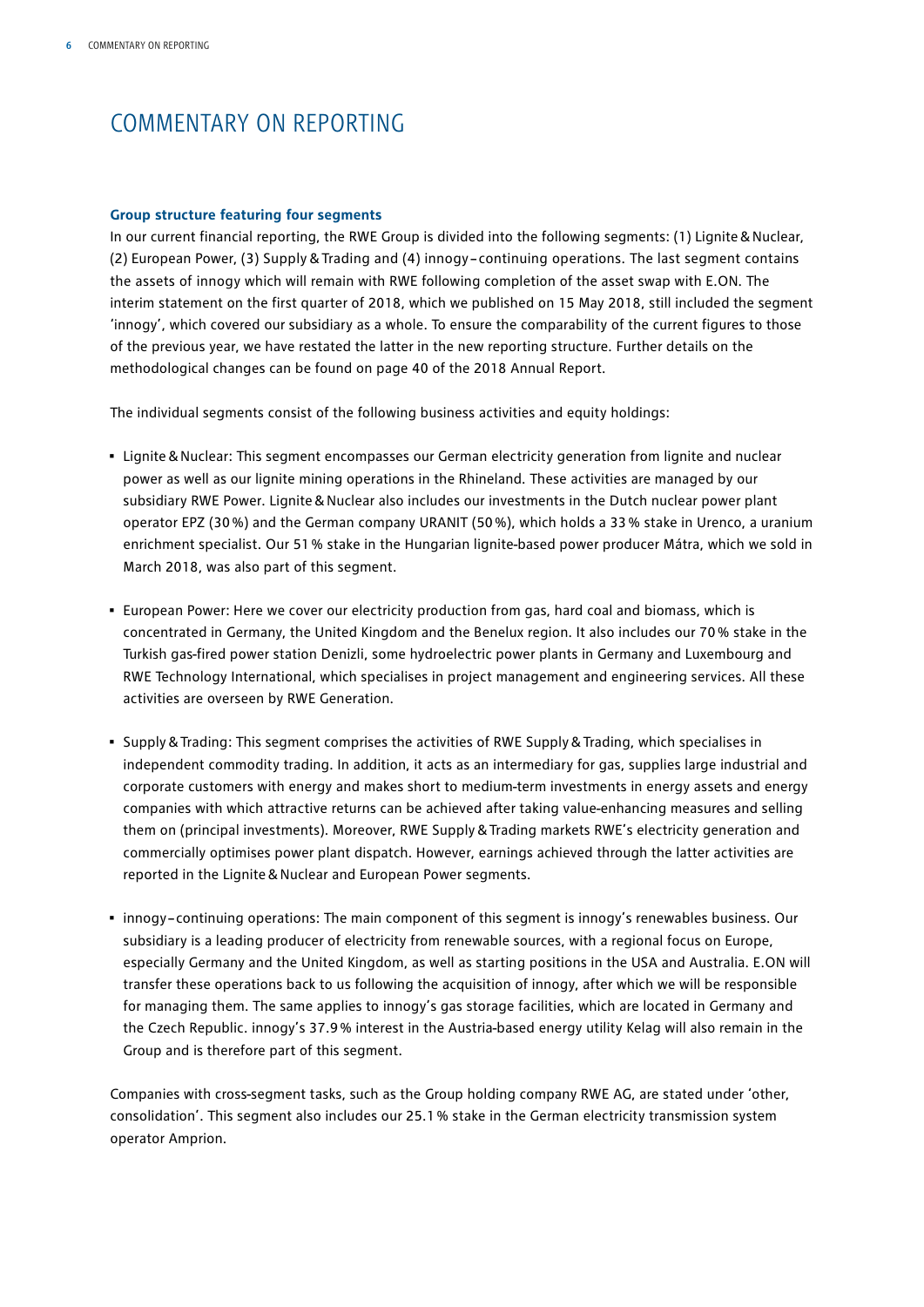### **Adoption of IFRS 16: Higher net debt, higher depreciation**

In fiscal 2019, we began applying the new accounting standard IFRS 16 'Leases'. According to the standard, leases are reported on the balance sheet, unless they are short-term (up to twelve months) or relate to low value assets. Consequently, the lessee must recognise a right-of-use asset and a corresponding lease liability in the amount of the present value of the future lease payments for all leased assets. Further details on this can be found on page 107 of the 2018 Annual Report. This methodological change leads to an increase in the balance-sheet total and net debt. On the income statement, depreciation increases and the financial result declines, but these effects are offset by fairly similar changes in EBITDA, leaving net income almost unchanged. Prior-year figures were not adjusted.

### **Forward-looking statements**

This interim statement contains forward-looking statements regarding the future development of the RWE Group and its companies as well as economic and political developments. These statements are assessments that we have made based on information available to us at the time this document was prepared. In the event that the underlying assumptions do not materialise or unforeseen risks arise, actual developments can deviate from the developments expected at present. Therefore, we cannot assume responsibility for the correctness of these statements.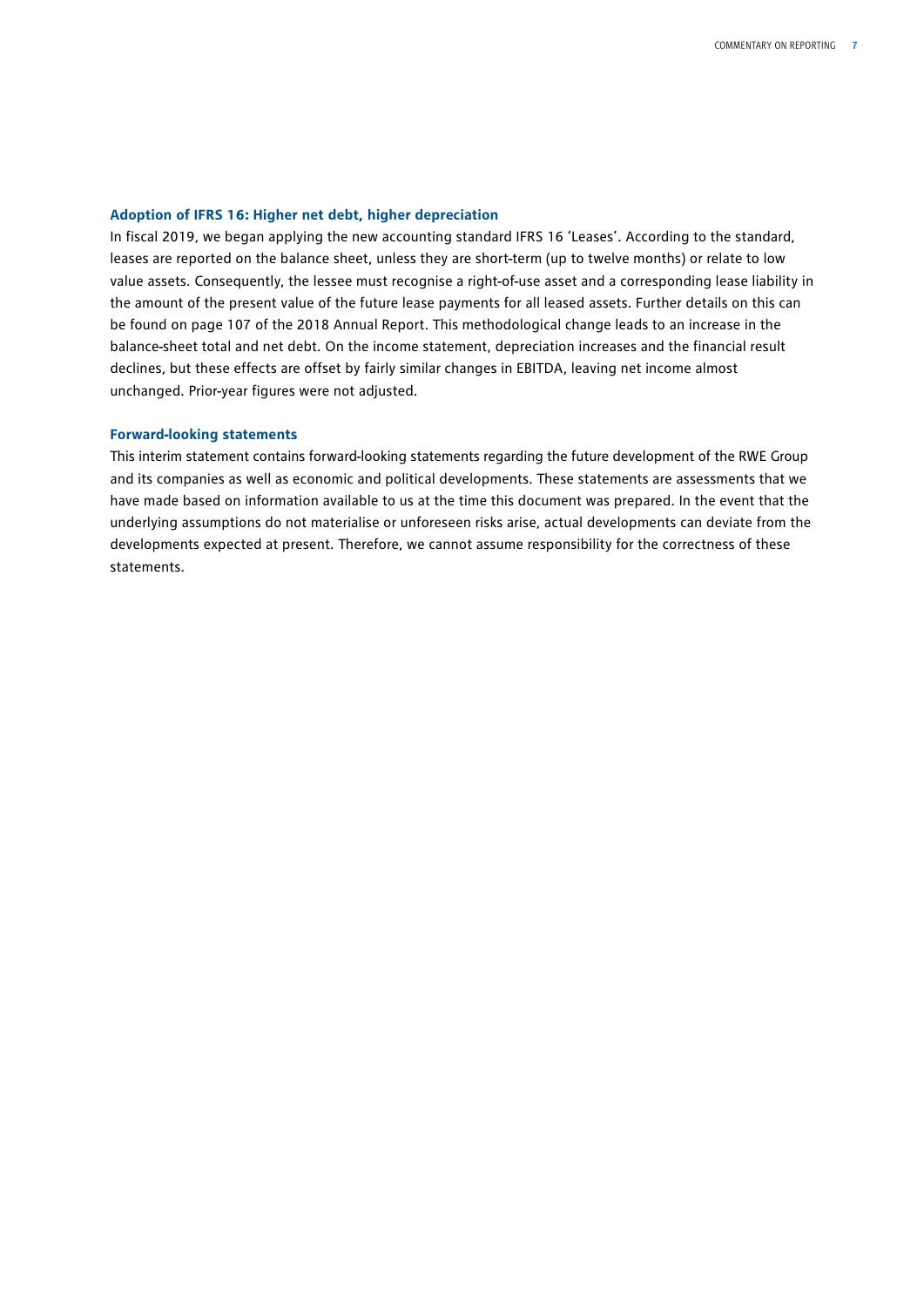### BUSINESS PERFORMANCE

| External revenue <sup>1</sup>                         | Jan – Mar | Jan – Mar | $+/-$   | Jan – Dec |
|-------------------------------------------------------|-----------|-----------|---------|-----------|
| $\epsilon$ million                                    | 2019      | 2018      | %       | 2018      |
| Lignite & Nuclear                                     | 250       | 294       | $-15.0$ | 1,132     |
| <b>European Power</b>                                 | 218       | 274       | $-20.4$ | 925       |
| Supply & Trading                                      | 3,048     | 2,808     | 8.5     | 10,100    |
| innogy-continuing operations                          | 347       | 298       | 16.4    | 1,124     |
| Other, consolidation                                  | 6         | 11        | $-45.5$ | 17        |
| RWE Group (excluding natural gas tax/electricity tax) | 3,869     | 3,685     | 5.0     | 13,298    |
| Natural gas tax/electricity tax                       | 39        | 35        | 11.4    | 141       |
| <b>RWE Group</b>                                      | 3,908     | 3,720     | 5.1     | 13,439    |

1 Changes in the recognition of revenue from derivative transactions resulted in an adjustment of the prior-year figures.

| External revenue by product <sup>1</sup>              | Jan - Mar | Jan - Mar | $+/-$   | Jan - Dec |
|-------------------------------------------------------|-----------|-----------|---------|-----------|
| $\epsilon$ million                                    | 2019      | 2018      | %       | 2018      |
| <b>Electricity revenue</b>                            | 2,989     | 2,835     | 5.4     | 10,090    |
| of which:                                             |           |           |         |           |
| Lignite & Nuclear                                     | 69        | 106       | $-34.9$ | 303       |
| European Power                                        | 163       | 175       | $-6.9$  | 542       |
| Supply & Trading                                      | 2,469     | 2,306     | 7.1     | 8,447     |
| innogy-continuing operations                          | 288       | 247       | 16.6    | 799       |
| Gas revenue                                           | 531       | 486       | 9.3     | 1,565     |
| of which:                                             |           |           |         |           |
| Supply & Trading                                      | 510       | 470       | 8.5     | 1,502     |
| innogy-continuing operations                          | 12        | 11        | 9.1     | 47        |
| Other revenue                                         | 349       | 364       | $-4.1$  | 1,643     |
| RWE Group (excluding natural gas tax/electricity tax) | 3,869     | 3,685     | 5.0     | 13,298    |

1 Changes in the recognition of revenue from derivative transactions resulted in an adjustment of the prior-year figures. Electricity revenue under 'other, consolidation' and gas revenue in the European Power segment is not stated separately because it is immaterial.

### **External revenue rises 5% year on year**

In the first quarter of 2019, RWE recorded external revenue of €3,869 million from continuing operations (without taxes on natural gas and electricity), representing an increase of 5% compared to the same prior-year period. Revenue from our main product, electricity, amounted to €2,989 million, and therefore also rose by 5%, as RWE Supply&Trading realised higher prices in its sales of electricity generated by RWE and in its electricity sales to large industrial customers and distributors. However, volume effects had an opposite impact, as we generated substantially less electricity from lignite and hard coal. Our gas revenue rose by 9% to €531 million, mainly because RWE Supply&Trading was able to expand gas sales to major customers.

| Internal revenue             | Jan - Mar | Jan - Mar | $+/-$   | Jan – Dec |
|------------------------------|-----------|-----------|---------|-----------|
| $\epsilon$ million           | 2019      | 2018      | %       | 2018      |
| Lignite & Nuclear            | 613       | 661       | $-7.3$  | 2,340     |
| European Power               | 1,024     | 1.003     | 2.1     | 3,768     |
| Supply & Trading             | 1,403     | 1,633     | $-14.1$ | 3,434     |
| innogy-continuing operations | 104       | 119       | $-12.6$ | 386       |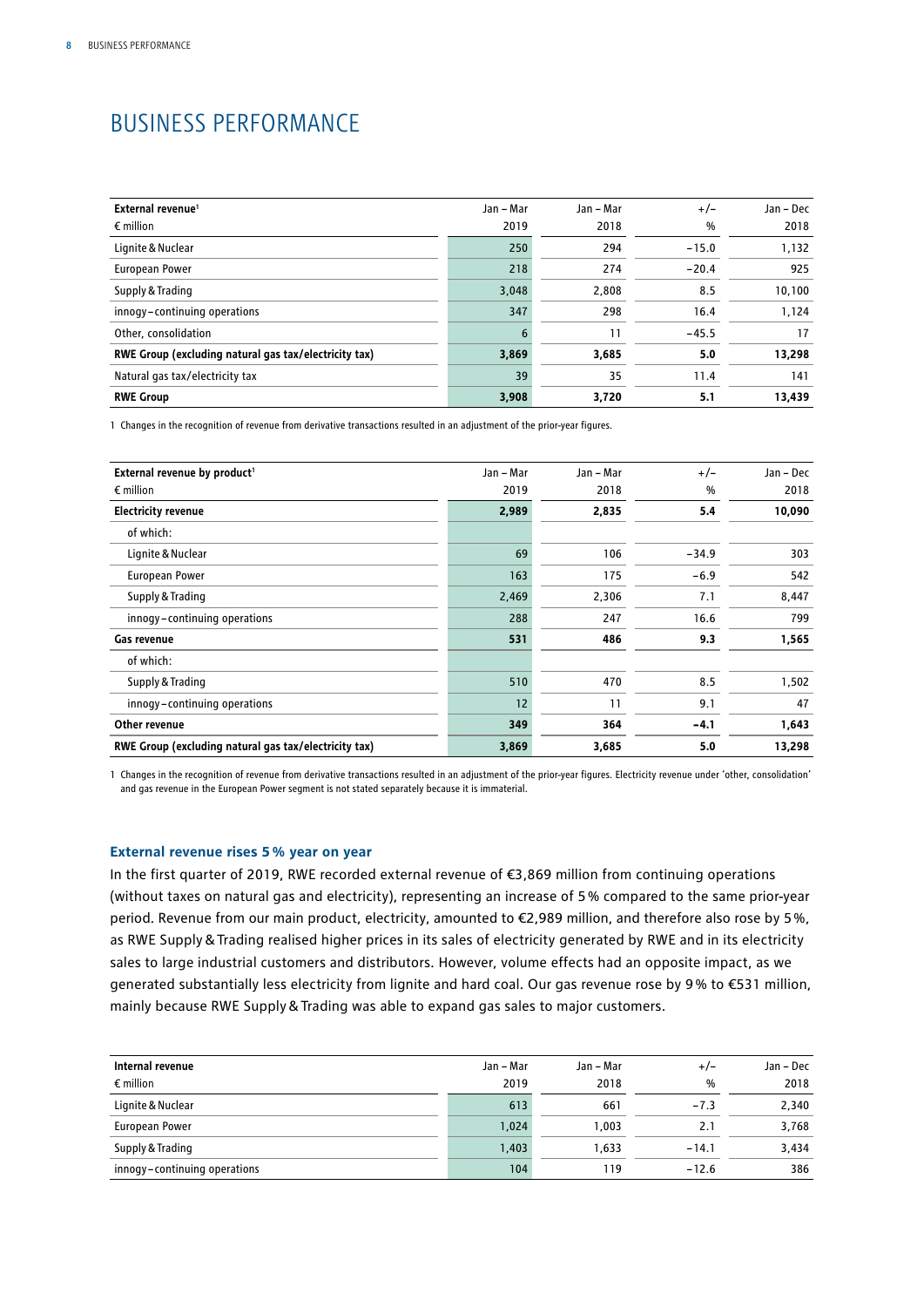| <b>Adjusted EBITDA</b><br>$\epsilon$ million | Jan - Mar<br>2019 | Jan - Mar<br>2018 | $+/-$<br>$\frac{0}{0}$ | Jan – Dec<br>2018 |
|----------------------------------------------|-------------------|-------------------|------------------------|-------------------|
| Lignite & Nuclear                            | 188               | 180               | 4.4                    | 356               |
| European Power                               | 63                | 159               | $-60.4$                | 334               |
| Supply & Trading                             | 255               | $-24$             |                        | 183               |
| innogy-continuing operations                 | 314               | 254               | 23.6                   | 699               |
| Other, consolidation                         | 4                 | $-14$             | 128.6                  | $-34$             |
| <b>RWE Group</b>                             | 824               | 555               | 48.5                   | 1,538             |

### **Adjusted EBITDA up 48% year on year**

Our adjusted earnings before interest, taxes, depreciation and amortisation (adjusted EBITDA) amounted to €824 million, representing an increase of €269 million, or 48%, compared to last year's corresponding figure. This was driven by RWE Supply&Trading's outstanding performance in trading activities. The following developments were observed in the individual segments:

- Lignite&Nuclear: Adjusted EBITDA rose by €8 million to €188 million. One positive factor here was that we realised higher wholesale prices for electricity produced by our lignite-fired and nuclear power plants compared to 2018. We had already sold forward almost all of the production of these plants in previous years. However, a negative effect was felt from maintenance-related plant outages and the suspension of clearance operations at Hambach Forest: these were two major factors that caused us to generate less electricity from lignite compared to 2018.
- European Power: This segment's adjusted EBITDA declined by €96 million to €63 million, in part because we generated less electricity from hard coal. We also recorded lower earnings from the commercial optimisation of our power plant dispatch. Moreover, we no longer received any capacity market payments for our UK power plants. The reason for this was that the approval for the capacity market issued by the EU Commission at the end of 2018 was declared invalid by the European Court of Justice, and consequently no payments may be made to the power plant operators until the conclusion of new approval proceedings. In the same period last year we received a payment of €19 million. Despite the weak first quarter, we maintain our outlook for this segment's full-year earnings (see page 83 et seq. of the 2018 Annual Report). However, EBITDA is likely to be at the lower end of the projected range of €250 million to €350 million.
- Supply&Trading: This segment's adjusted EBITDA was exceptionally high at €255 million (previous year: –€24 million). This was due to the strong performance of the trading business, which improved considerably compared to the weak first quarter of 2018. RWE Supply&Trading also increased earnings in its gas business. Despite the robust performance in Q1, we maintain our forecast for 2019 as a whole, which calls for EBITDA in a range of €100 million to €300 million. In doing so, we recognise that the results of the trading business can fluctuate strongly during the year. However, we see a good chance that this segment's EBITDA will be at the upper end of the projected range.
- innogy continuing operations: Adjusted EBITDA posted by the innogy business remaining with RWE rose €60 million to €314 million. One reason for this was that overall capacity utilisation at innogy's wind farms was higher compared to 2018, due to better weather conditions. Moreover, green energy assets which are not subsidised with fixed feed-in compensation benefited from higher wholesale electricity prices. The ongoing expansion of innogy's wind generation capacity also had a positive impact on earnings.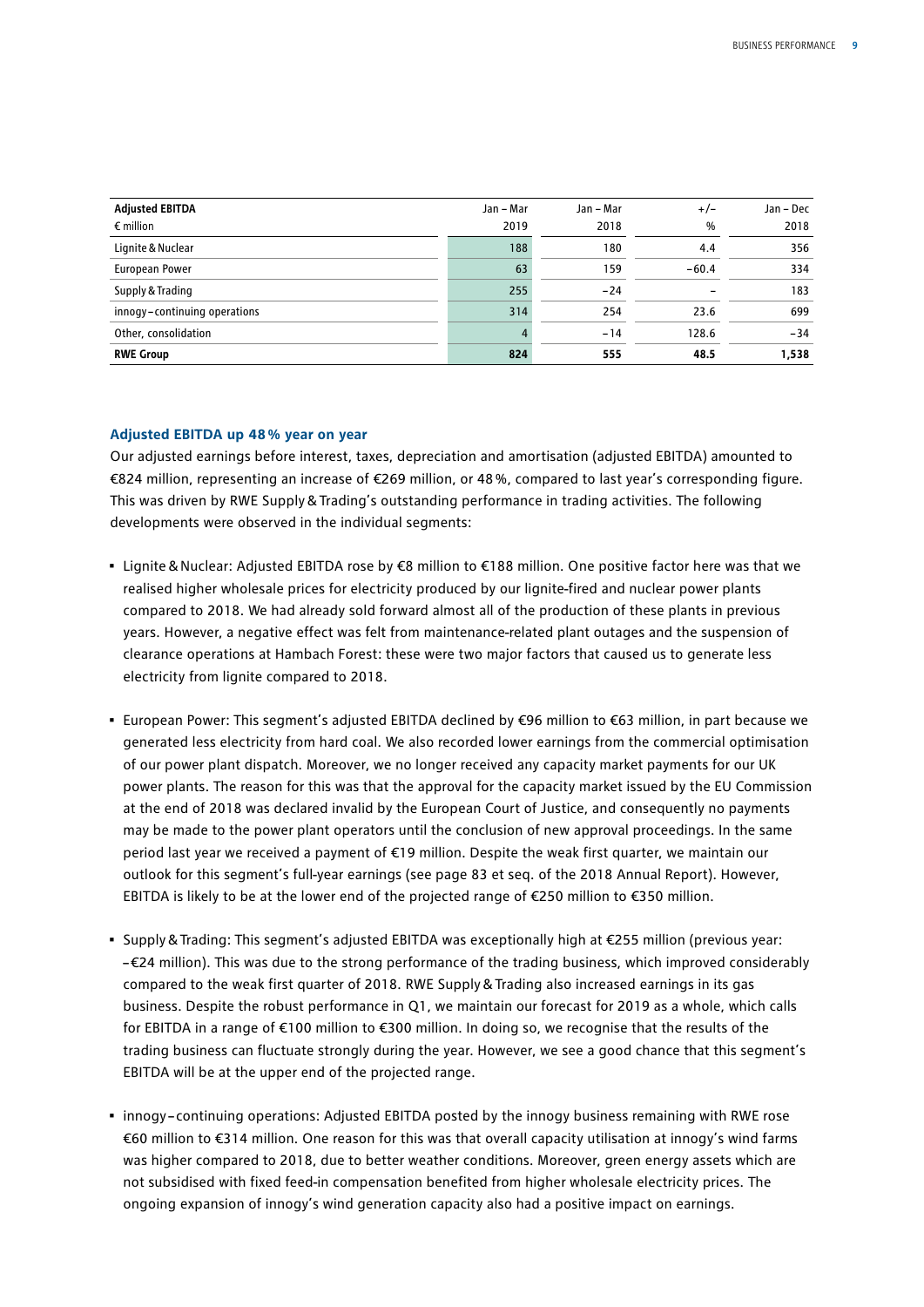| <b>Adjusted EBIT</b>         | Jan - Mar | Jan - Mar | $+/-$    | Jan - Dec |
|------------------------------|-----------|-----------|----------|-----------|
| $\epsilon$ million           | 2019      | 2018      | $\%$     | 2018      |
| Lignite & Nuclear            | 107       | 114       | $-6.1$   | 77        |
| European Power               | $-13$     | 85        | $-115.3$ | 37        |
| Supply & Trading             | 252       | $-25$     |          | 177       |
| innogy-continuing operations | 219       | 171       | 28.1     | 349       |
| Other, consolidation         |           |           |          | $-21$     |
| <b>RWE Group</b>             | 570       | 345       | 65.2     | 619       |

Adjusted EBIT amounted to €570 million, representing an increase of €225 million, or 65 %, compared to 2018. This figure differs from adjusted EBITDA in that it does not include operating depreciation and amortisation, which amounted to €254 million in the reporting period (previous year: €210 million).

| Non-operating result              | Jan - Mar | Jan - Mar | $+/-$              | Jan – Dec |
|-----------------------------------|-----------|-----------|--------------------|-----------|
| $\epsilon$ million                | 2019      | 2018      | $\epsilon$ million | 2018      |
| Disposal result                   | 21        | -46       | 67                 | $-25$     |
| Impact of derivatives on earnings | $-47$     | 181       | $-228$             | $-146$    |
| Other                             | 8         | $-16$     | 24                 | 10        |
| Non-operating result              | $-18$     | 119       | $-137$             | $-161$    |

The non-operating result, in which we recognise certain non-operating and aperiodic effects, deteriorated by €137 million to −€18 million. This was driven by negative effects from the valuation of derivatives, which had positive effects in the previous year. We use derivatives to hedge price risks. Pursuant to IFRS, these types of financial instruments are recognised at fair value at the corresponding balance-sheet date, whereas the transactions which are hedged with them are only recognised as a profit or loss when they are realised. This results in temporary effects on earnings, which are neutralised over time. The negative impact from derivatives was partially offset by an increased result from the disposal of investments and assets (€21 million). In the first quarter of 2019, we realised book gains from the sale of our Belgian gas-fired power plant Inesco (see page 4). By contrast, in last year's interim statement, we reported a negative disposal result (–€46 million), mainly due to deconsolidation of our 51% stake in the Hungarian lignite-based power producer Mátra.

| <b>Financial result</b>                      | Jan – Mar | Jan - Mar | $+/-$              | Jan – Dec |
|----------------------------------------------|-----------|-----------|--------------------|-----------|
| $\epsilon$ million                           | 2019      | 2018      | $\epsilon$ million | 2018      |
| Interest income                              | 37        | 34        |                    | 166       |
| Interest expenses                            | $-52$     | $-43$     | - 9                | $-180$    |
| <b>Net interest</b>                          | $-15$     | $-9$      | -6                 | $-14$     |
| Interest accretion to non-current provisions | $-136$    | $-52$     | $-84$              | $-264$    |
| Other financial result                       | 52        | $-47$     | 99                 | $-131$    |
| <b>Financial result</b>                      | $-99$     | $-108$    | q                  | $-409$    |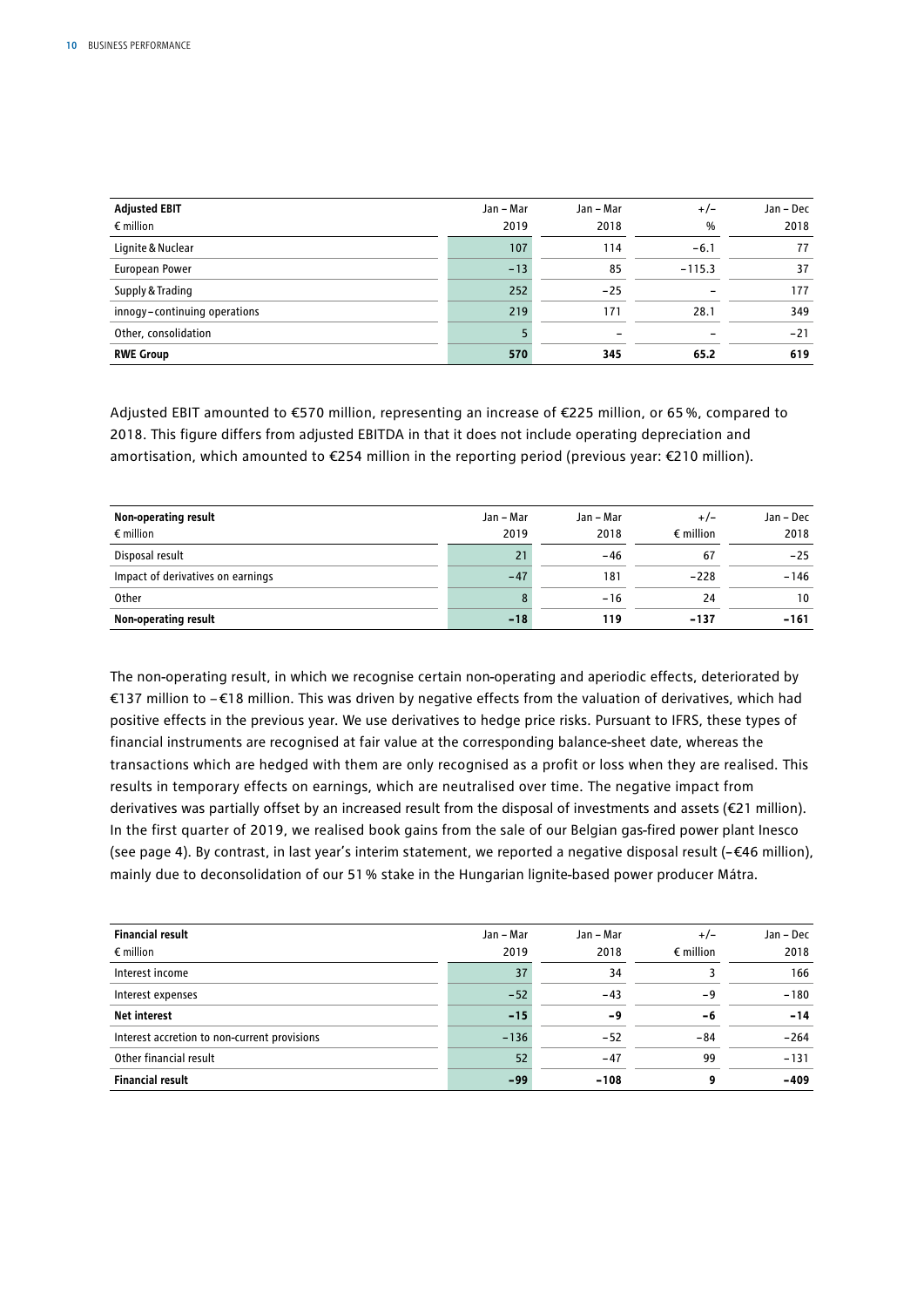Our financial result improved by €9 million to –€99 million. During the reporting period we achieved capital gains on our securities portfolio, after suffering a loss in the previous year. This led to a sharp improvement in the 'Other financial result'. An opposite effect was felt from an increase in interest accretion to non-current provisions. In this regard, one factor was the decline in the discount rate which we use to calculate nuclear provisions. The resulting increase in the net present value of the obligations was partially reflected as an expense in interest accretion.

| <b>Reconciliation to net income</b>                        |                    | Jan - Mar | Jan - Mar | $+/-$    | Jan - Dec |
|------------------------------------------------------------|--------------------|-----------|-----------|----------|-----------|
|                                                            |                    | 2019      | 2018      | %        | 2018      |
| <b>Adjusted EBITDA</b>                                     | $\epsilon$ million | 824       | 555       | 48.5     | 1,538     |
| Operating depreciation, amortisation and impairment losses | $\epsilon$ million | $-254$    | $-210$    | $-21.0$  | $-919$    |
| <b>Adjusted EBIT</b>                                       | $\epsilon$ million | 570       | 345       | 65.2     | 619       |
| Non-operating result                                       | $\epsilon$ million | $-18$     | 119       | $-115.1$ | $-161$    |
| Financial result                                           | $\epsilon$ million | $-99$     | $-108$    | 8.3      | $-409$    |
| Income from continuing operations before taxes             | $\epsilon$ million | 453       | 356       | 27.2     | 49        |
| Taxes on income                                            | $\epsilon$ million | $-78$     | $-61$     | $-27.9$  | $-103$    |
| Income from continuing operations                          | $\epsilon$ million | 375       | 295       | 27.1     | $-54$     |
| Income from discontinued operations                        | $\epsilon$ million | 1,013     | 651       | 55.6     | 1,127     |
| Income                                                     | $\epsilon$ million | 1,388     | 946       | 46.7     | 1,073     |
| of which:                                                  |                    |           |           |          |           |
| Non-controlling interests                                  | $\epsilon$ million | 412       | 311       | 32.5     | 679       |
| RWE AG hybrid capital investors' interest                  | $\epsilon$ million | 15        | 15        |          | 59        |
| Net income/income attributable to RWE AG shareholders      | $\epsilon$ million | 961       | 620       | 55.0     | 335       |
| Earnings per share                                         | €                  | 1.56      | 1.01      | 54.5     | 0.54      |
| Number of shares outstanding (average)                     | millions           | 614.7     | 614.7     |          | 614.7     |
| Effective tax rate                                         | $\frac{0}{0}$      | 17        | 17        |          |           |

At €453 million, income from continuing operations before tax was much higher than the comparable figure for 2018 (€356 million). Taxes on income amounted to €78 million, corresponding to a tax rate of 17%. The fact that we received tax-exempt dividends was one of the reasons for this fairly low figure. Another reason was that we generate a portion of our earnings in countries with relatively low tax rates. After taxes, our continuing operations generated income of €375 million (previous year: €295 million).

Income from discontinued operations amounted to €1,013 million, showing a sharp rise compared to Q1 2018 (€651 million). This largely resulted from IFRS accounting regulations, according to which we may no longer apply depreciation, amortisation and impairments to discontinued operations since their separate reporting from 30 June 2018. By contrast, these items were still included in the quarterly result for the previous year.

Non-controlling interests in income increased by €101 million to €412 million. The main reason for this was that we reported substantially higher income for innogy in RWE's consolidated financial statements, due to the effect related to depreciation, amortisation and impairments as discussed above. Consequently, there was also an increase in non-controlling interests in income, attributable to the 23.2% interest held by minority shareholders in our subsidiary.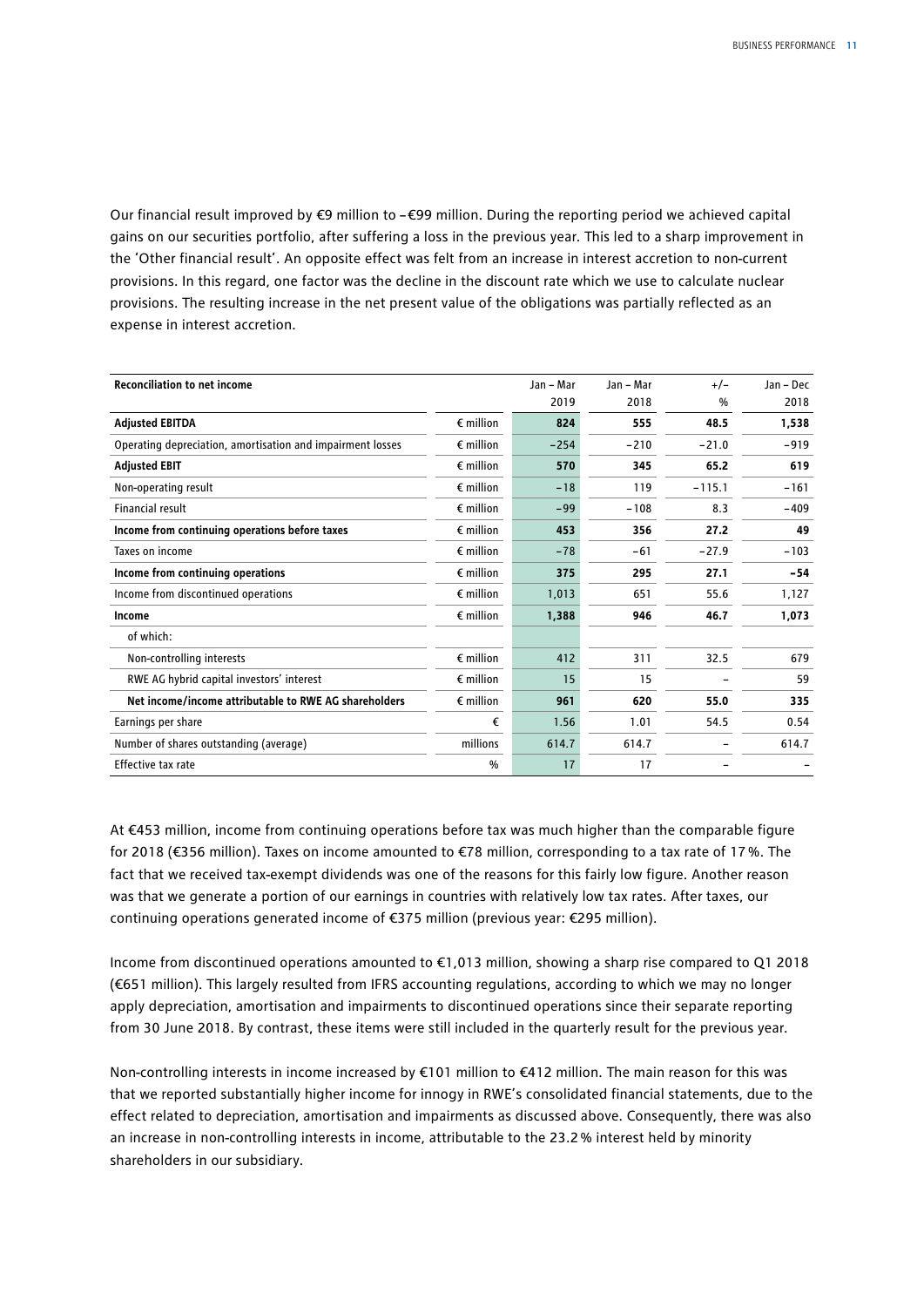The portion of earnings attributable to RWE hybrid capital investors amounted to €15 million, as in the previous year. This sum corresponds to the finance costs related to our £750 million hybrid bond, which was called on 20 March 2019 (see page 4). As this bond did not have a predefined maturity, the proceeds we recorded from it were classified as equity pursuant to IFRS. RWE's other hybrid capital is classified as debt, and we recognise the interest accrued on it in the financial result.

The developments presented above are the reason why the net income of €961 million was significantly higher than in 2018 (€620 million). Based on the 614.7 million RWE shares outstanding, earnings per share amounted to €1.56 (previous year: €1.01).

| Capital expenditure on property, plant and equipment | Jan - Mar | Jan - Mar | $+/-$              | Jan – Dec |
|------------------------------------------------------|-----------|-----------|--------------------|-----------|
| and on intangible assets                             | 2019      | 2018      | $\epsilon$ million | 2018      |
| $\epsilon$ million                                   |           |           |                    |           |
| Lignite & Nuclear                                    | 53        | 43        | 10                 | 230       |
| European Power                                       | 42        | 24        | 18                 | 245       |
| Supply & Trading                                     |           |           |                    | 13        |
| innogy-continuing operations                         | 113       | 31        | 82                 | 592       |
| Other, consolidation                                 |           |           |                    | - 1       |
| <b>RWE Group</b>                                     | 210       | 99        | 111                | 1,079     |

| Capital expenditure on financial assets | Jan – Mar | Jan - Mar                | $+/-$                    | Jan - Dec |
|-----------------------------------------|-----------|--------------------------|--------------------------|-----------|
| $\epsilon$ million                      | 2019      | 2018                     | $\epsilon$ million       | 2018      |
| Lignite & Nuclear                       |           |                          | $\overline{\phantom{0}}$ |           |
| <b>European Power</b>                   |           |                          | -                        | 4         |
| Supply & Trading                        |           | 26                       | $-26$                    | 37        |
| innogy-continuing operations            | 13        | 39                       | $-26$                    | 141       |
| Other, consolidation                    |           | $\overline{\phantom{0}}$ |                          | - 1       |
| <b>RWE Group</b>                        | 15        | 66                       | $-51$                    | 181       |

### **Capital expenditure up 36% on 2018**

RWE's capital expenditure amounted to €225 million in the first quarter of 2019, rising by €60 million, or 36%, compared to 2018. Our capital expenditure on property, plant and equipment totalled €210 million, more than twice as much as in the same period the previous year. A strong increase was registered in innogy's continuing operations, mainly due to the construction of the British offshore wind farm Triton Knoll. An increase was also registered for investment in property, plant and equipment in conventional power generation. Among other things, we spent more on maintenance at our UK power stations and on relocations in the Rhenish lignite mining region. At €15 million, investment in financial assets was not significant. In the previous year, we had invested €66 million, in part due to the acquisition of onshore wind projects in the USA.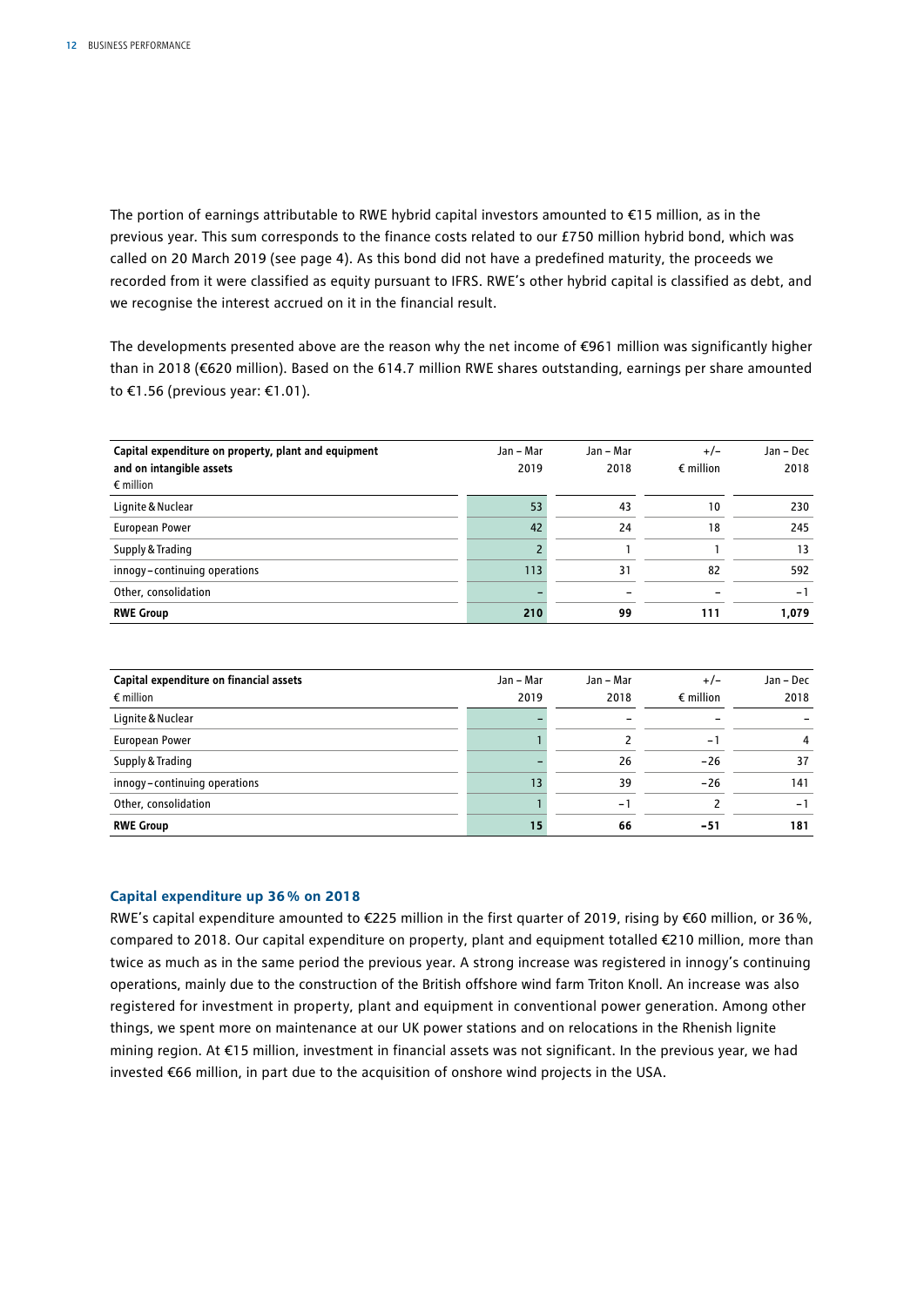| Cash flow statement <sup>1</sup>                              | Jan – Mar | Jan – Mar | $+/-$              | Jan – Dec |
|---------------------------------------------------------------|-----------|-----------|--------------------|-----------|
| $\epsilon$ million                                            | 2019      | 2018      | $\epsilon$ million | 2018      |
| Funds from operations                                         | 386       | 750       | $-364$             | 138       |
| Change in working capital                                     | $-2,163$  | 558       | $-2,721$           | 4,473     |
| Cash flows from operating activities of continuing operations | $-1,777$  | 1,308     | $-3,085$           | 4,611     |
| Cash flows from investing activities of continuing operations | 2,047     | -944      | 2,991              | $-2,999$  |
| Cash flows from financing activities of continuing operations | 1,277     | $-328$    | 1,605              | $-1,559$  |
| Effects of changes in foreign exchange rates and other        |           |           |                    |           |
| changes in value on cash and cash equivalents                 | 15        | 21        | -6                 | 13        |
| Total net changes in cash and cash equivalents                | 1,562     | 57        | 1,505              | 66        |
| Cash flows from operating activities of continuing operations | $-1,777$  | 1,308     | $-3,085$           | 4,611     |
| Minus capital expenditure <sup>2</sup>                        | $-194$    | $-177$    | $-17$              | $-1,246$  |
| Plus proceeds from divestitures/asset disposals <sup>2</sup>  | 39        | $-10$     | 49                 | 74        |
| Free cash flow                                                | $-1,932$  | 1,121     | $-3,053$           | 3,439     |

1 All items solely relate to continuing operations.

2 Only related to items with an effect on cash.

### **Operating cash flow: large burdens due to variation margins paid**

In the first quarter of 2019, we generated cash flows from operating activities of –€1,777 million. This was substantially lower than the figure for the previous year (€1,308 million), mainly due to effects linked to working capital. For example, there was a substantial outflow of variation margins related to forwards with electricity, commodities and  $CO<sub>2</sub>$  certificates during the reporting period. Variation margins are payments with which transaction partners offset profit and loss positions resulting from the daily revaluation of active contracts. Their influence on cash flows is temporary, however, and reverses once the transactions are realised. In the previous year, we had received a large amount of margin payments as a result of changes in commodity prices. Some of the contracts were realised during the reporting period, which had an additional negative impact on cash flow.

Investing activities of our continuing operations resulted in a cash inflow of €2,047 million. This stemmed from proceeds from sales of securities, while our capital expenditure on property, plant and equipment and on financial assets had an opposite effect. During the same period of the previous year, an outflow of €944 million was recorded, as we made significant purchases of securities.

Financing activities of our continuing operations led to a cash inflow of €1,277 million. In the first quarter of 2019, we issued financial debt of €3,502 million and redeemed debt amounting to €1,279 million. We also redeemed a hybrid bond with a volume of £750 million, as a result of which there was an outflow of €869 million (see page 4). €69 million was used to make interest payments to hybrid capital investors and co-owners of fully consolidated RWE companies.

On balance, the aforementioned cash flows from operating, investing and financing activities increased our cash and cash equivalents by €1,562 million.

The development of free cash flow was also driven by the effects from variation margins discussed above. Free cash flow amounted to –€1,932 million in the first quarter and was therefore significantly lower than the figure for the previous year ( $\epsilon$ 1,121 million).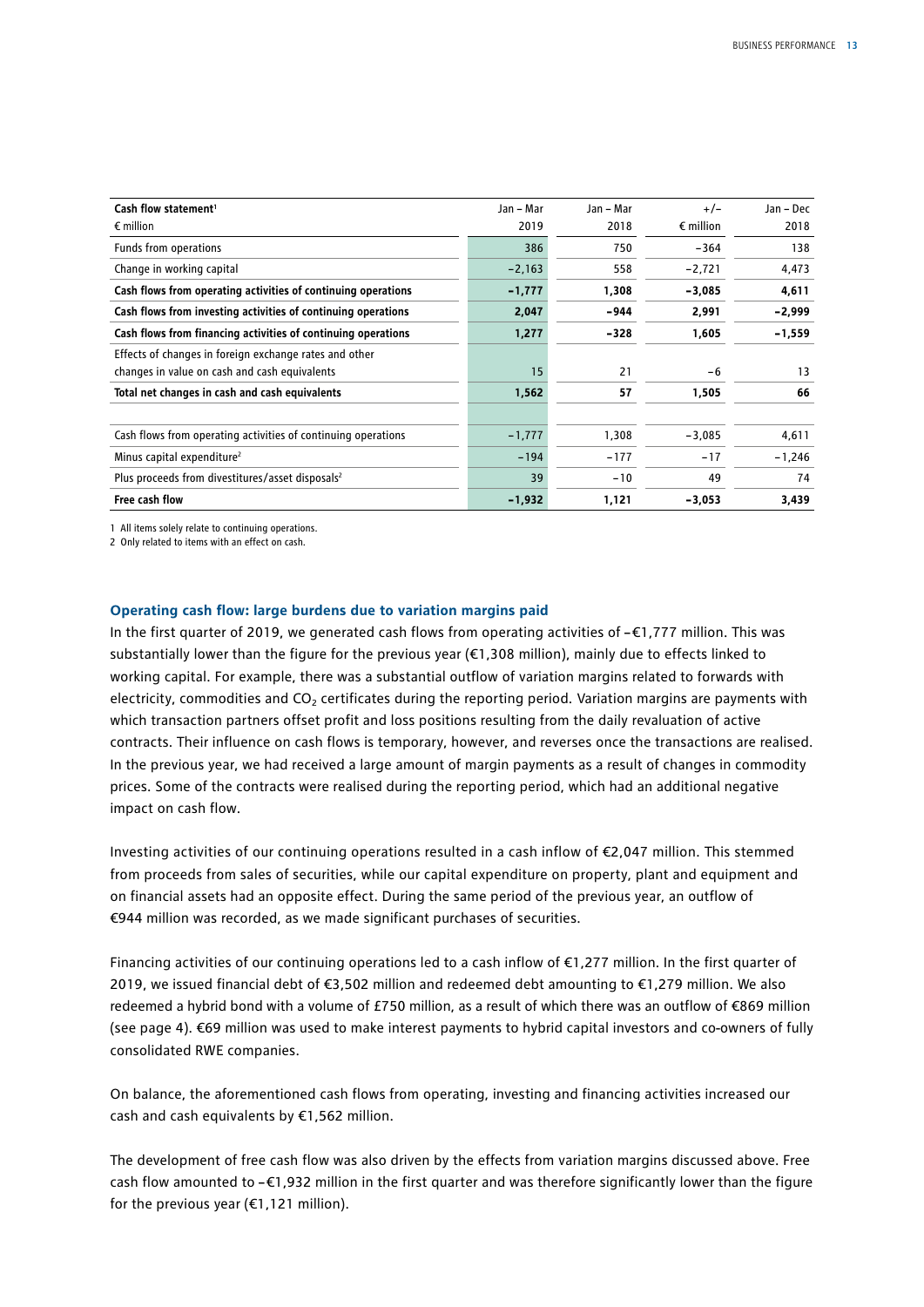| Net debt                                                | 31 Mar 2019    | 31 Dec 2018 | $+/-$              |
|---------------------------------------------------------|----------------|-------------|--------------------|
| $\epsilon$ million                                      |                |             | $\epsilon$ million |
| Cash and cash equivalents                               | 4,384          | 3,523       | 861                |
| Marketable securities                                   | 2,423          | 3,863       | $-1,440$           |
| Other financial assets                                  | 2,565          | 2,809       | $-244$             |
| <b>Financial assets</b>                                 | 9,372          | 10,195      | $-823$             |
| Bonds, other notes payable, bank debt, commercial paper | 4,613          | 1,657       | 2,956              |
| Hedge transactions related to bonds                     | $\overline{7}$ | 12          | $-5$               |
| Other financial liabilities                             | 1,351          | 1,107       | 244                |
| <b>Financial liabilities</b>                            | 5,971          | 2,776       | 3,195              |
| Net financial debt                                      | 3,401          | 7,419       | $-4,018$           |
| Provisions for pensions and similar obligations         | 3,199          | 3,287       | $-88$              |
| Surplus of plan assets over benefit obligations         | $-117$         | $-213$      | 96                 |
| Provisions for nuclear waste management                 | 6,040          | 5,944       | 96                 |
| Mining provisions                                       | 2,535          | 2,516       | 19                 |
| Provisions for dismantling wind farms                   | 389            | 362         | 27                 |
| Adjustment for hybrid capital                           | $-566$         | $-88$       | $-478$             |
| Plus 50% of the hybrid capital stated as equity         |                | 470         | $-470$             |
| Minus 50% of the hybrid capital stated as debt          | $-566$         | $-558$      | $-8$               |
| Net debt of continuing operations                       | 8,079          | 4,389       | 3,690              |
| Net debt of discontinued operations                     | 17,768         | 14,950      | 2,818              |
| Net debt                                                | 25,847         | 19,339      | 6,508              |

### **Net debt: Sharp rise due to negative operating cash flows and adoption of IFRS 16**

As of 31 March 2019, net debt amounted to €25.9 billion, up €6.5 billion compared to the end of 2018.

The net debt of continuing operations rose by €3.7 billion to €8.1 billion, in part due to the negative operating cash flow. The acquisition of innogy's 50.04% stake in IGH had an impact of €1.8 billion, but at the Group level the effect was neutral, as it resulted in a corresponding inflow of funds recorded for discontinued operations. First-time application of IFRS 16 increased the net debt of continuing operations by €0.4 billion. Redemption of the £750 million hybrid bond also generated an increase of €0.4 billion as one half of the hybrid capital is qualified as equity in the calculation of net debt. At the same time, however, innogy repaid a loan, which roughly corresponded to the amount redeemed. This occurred as part of an agreement reached with us by our subsidiary prior to its IPO in 2016 (see the 2016 Annual Report, page 52).

The net debt of discontinued operations amounted to  $E17.8$  billion, up  $E2.8$  billion compared to the end of 2018. First-time application of IFRS 16 was responsible for €1.9 billion of this. Other factors included the seasonally-induced negative operating cash flow of –€1.3 billion and the aforementioned loan repayment to RWE AG, while the proceeds from the sale of IGH increased financial assets.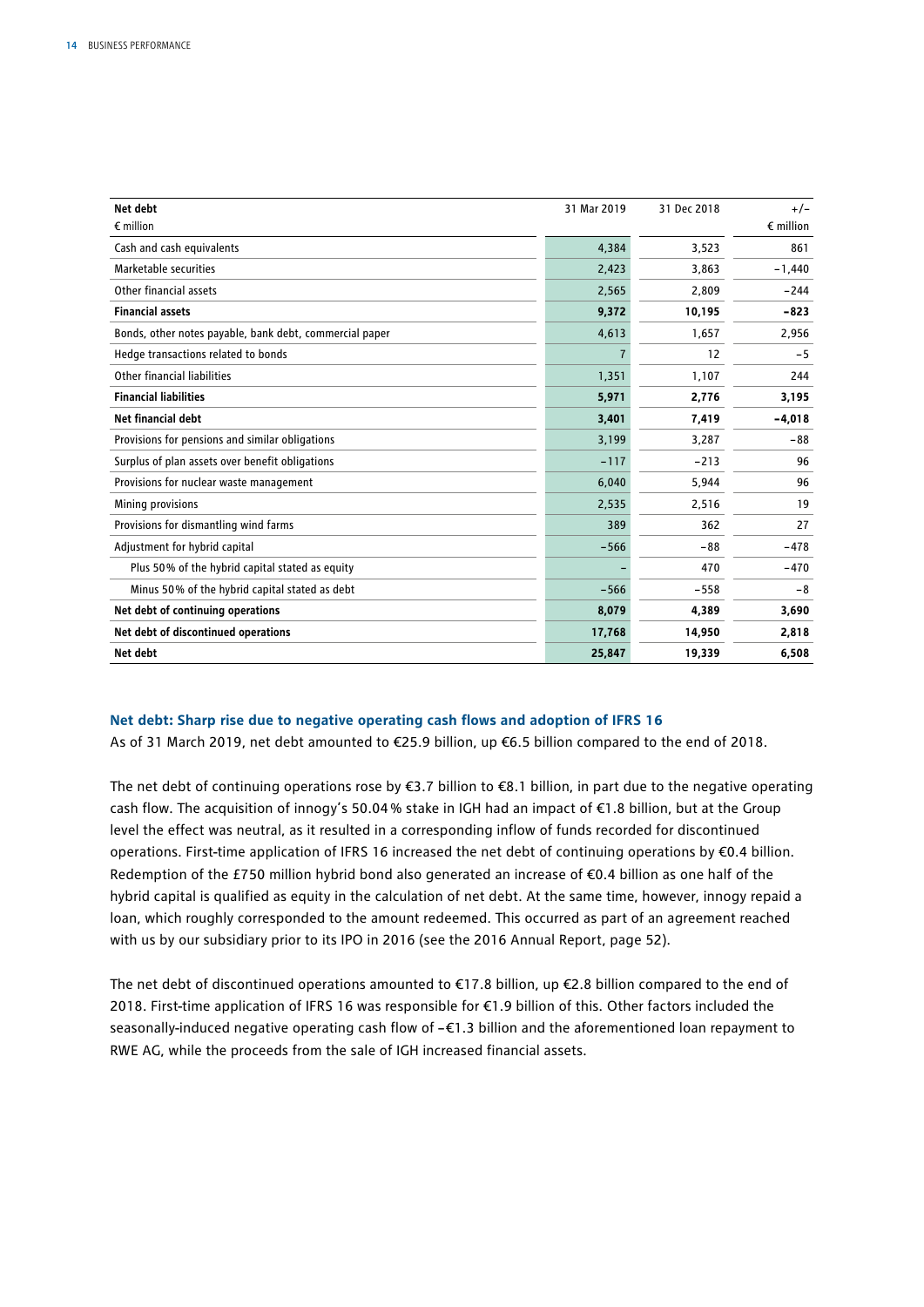### OUTLOOK FOR 2019

### **RWE confirms the outlook for 2019**

Our outlook for the current fiscal year published on page 83 et seq. of the 2018 Annual Report remains unchanged. At the Group level, we forecast adjusted EBITDA of €1.4 billion to €1.7 billion (previous year: €1.5 billion). With depreciation, amortisation and impairment losses estimated at around €1 billion, this results in adjusted EBIT in the range of €0.4 billion to €0.7 billion. We also confirm our earnings outlook for the individual segments. An overview of the anticipated development of EBITDA can be found in the following table.

| <b>Forecast for adjusted EBITDA</b> | 2018 actual | Outlook for 2019 |
|-------------------------------------|-------------|------------------|
| $\epsilon$ million                  |             |                  |
| <b>RWE Group</b>                    | 1,538       | 1,400-1,700      |
| of which:                           |             |                  |
| Lignite & Nuclear                   | 356         | 300-400          |
| European Power                      | 334         | 250-350          |
| Supply & Trading                    | 183         | 100-300          |
| innogy-continuing operations        | 699         | 800-900          |

We also confirm the outlook for capital expenditure, which should be substantially higher than in 2018 (€1.3 billion). Among other things, construction of the British offshore wind farm Triton Knoll and the Australian solar farm Limondale will lead to significant outlays. More detailed information on the two largescale projects can be found on page 38 of the 2018 Annual Report. Due to the stronger investment activity, we expect that the net debt of the Group's continuing operations will be significantly higher at the end of 2019 compared to the previous year (€4.4 billion). Another reason for this is that in 2018 we received a large amount of variation margins related to commodity forward transactions and the positive cash effects will be reversed upon realisation of the contracts, some of which mature in 2019.

### **RWE figures with innogy as a purely financial investment: earnings forecast remains unchanged**

For financial planning purposes, we also use Group figures which include innogy as a purely financial investment. On the income statement, our subsidiary is only included with the dividend due to RWE. Additional information on how these figures are calculated can be found on page 58 of the 2018 Annual Report. Employing this methodology for fiscal 2019, RWE's adjusted EBITDA is expected to amount to €1.2 billion to €1.5 billion (previous year: €1.5 billion). Adjusted net income, which excludes aperiodic and non-operating effects, is forecast at €0.3 billion to €0.6 billion (previous year: €0.6 billion). These forecasts also correspond to the previous expectations.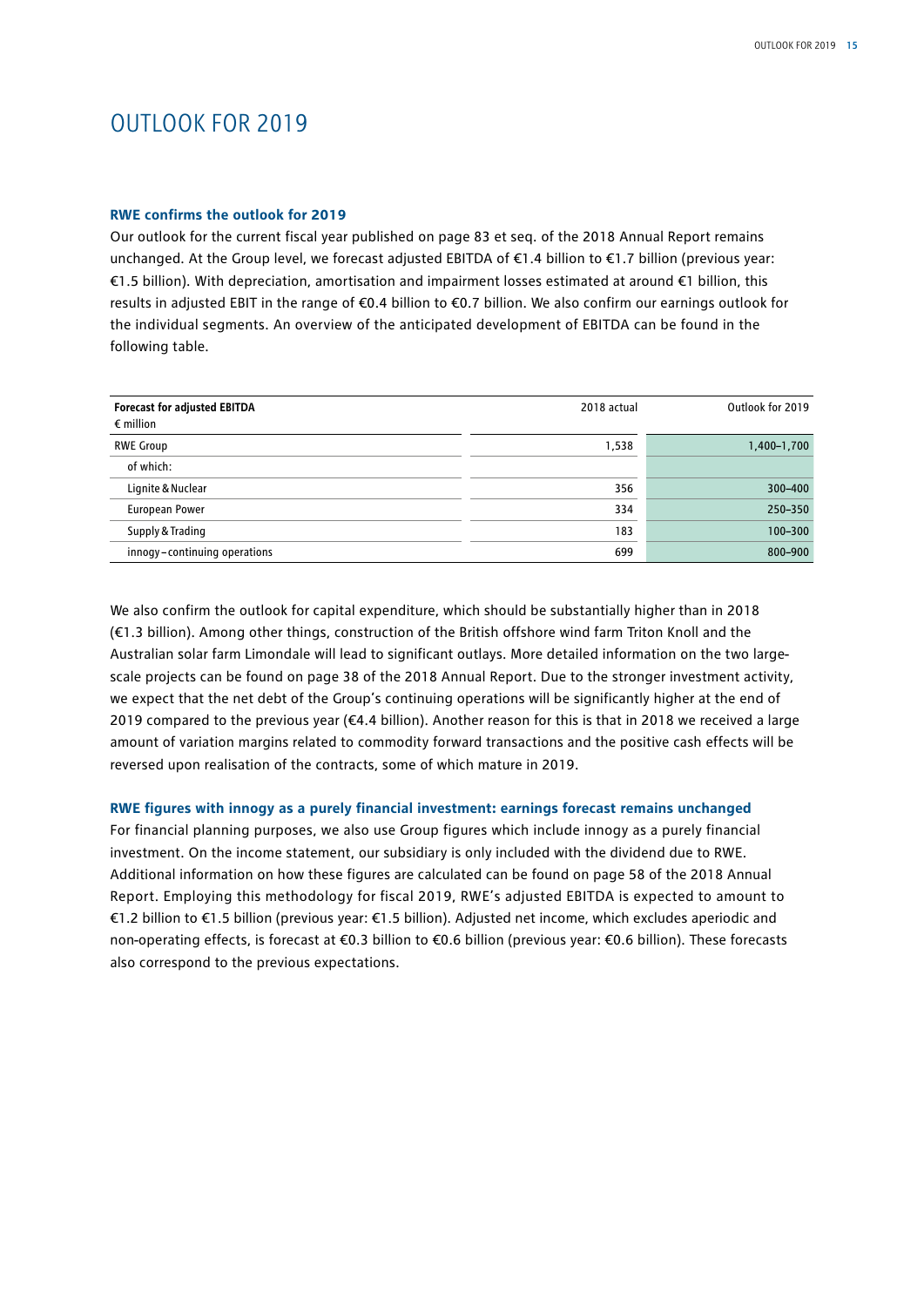### INTERIM CONSOLIDATED FINANCIAL STATEMENTS (CONDENSED)

### Income statement

|                                                                         | Jan - Mar | Jan - Mar         |
|-------------------------------------------------------------------------|-----------|-------------------|
| $\epsilon$ million                                                      | 2019      | 2018 <sup>1</sup> |
| Revenue (including natural gas tax/electricity tax)                     | 3,908     | 3,720             |
| Natural gas tax/electricity tax                                         | $-39$     | $-35$             |
| Revenue <sup>2</sup>                                                    | 3,869     | 3,685             |
| Cost of materials                                                       | $-2,819$  | $-2,508$          |
| Staff costs                                                             | $-523$    | $-471$            |
| Depreciation, amortisation and impairment losses                        | $-254$    | $-210$            |
| Other operating result                                                  | 188       | $-82$             |
| Income from investments accounted for using the equity method           | 62        | 48                |
| Other income from investments                                           | 29        | $\overline{c}$    |
| <b>Financial income</b>                                                 | 200       | 176               |
| Finance costs                                                           | $-299$    | $-284$            |
| Income from continuing operations before tax                            | 453       | 356               |
| Taxes on income                                                         | $-78$     | $-61$             |
| Income from continuing operations                                       | 375       | 295               |
| Income from discontinued operations                                     | 1,013     | 651               |
| Income                                                                  | 1,388     | 946               |
| of which: non-controlling interests                                     | 412       | 311               |
| of which: RWE AG hybrid capital investors' interest                     | 15        | 15                |
| of which: net income/income attributable to RWE AG shareholders         | 961       | 620               |
| Basic and diluted earnings per common and preferred share in $\epsilon$ | 1.56      | 1.01              |
| of which: from continuing operations in $\epsilon$                      | 0.52      | 0.39              |
| of which: from discontinued operations in €                             | 1.04      | 0.62              |

1 Prior-year figures adjusted.

2 A presentation of revenue by product and segment can be found on page 8.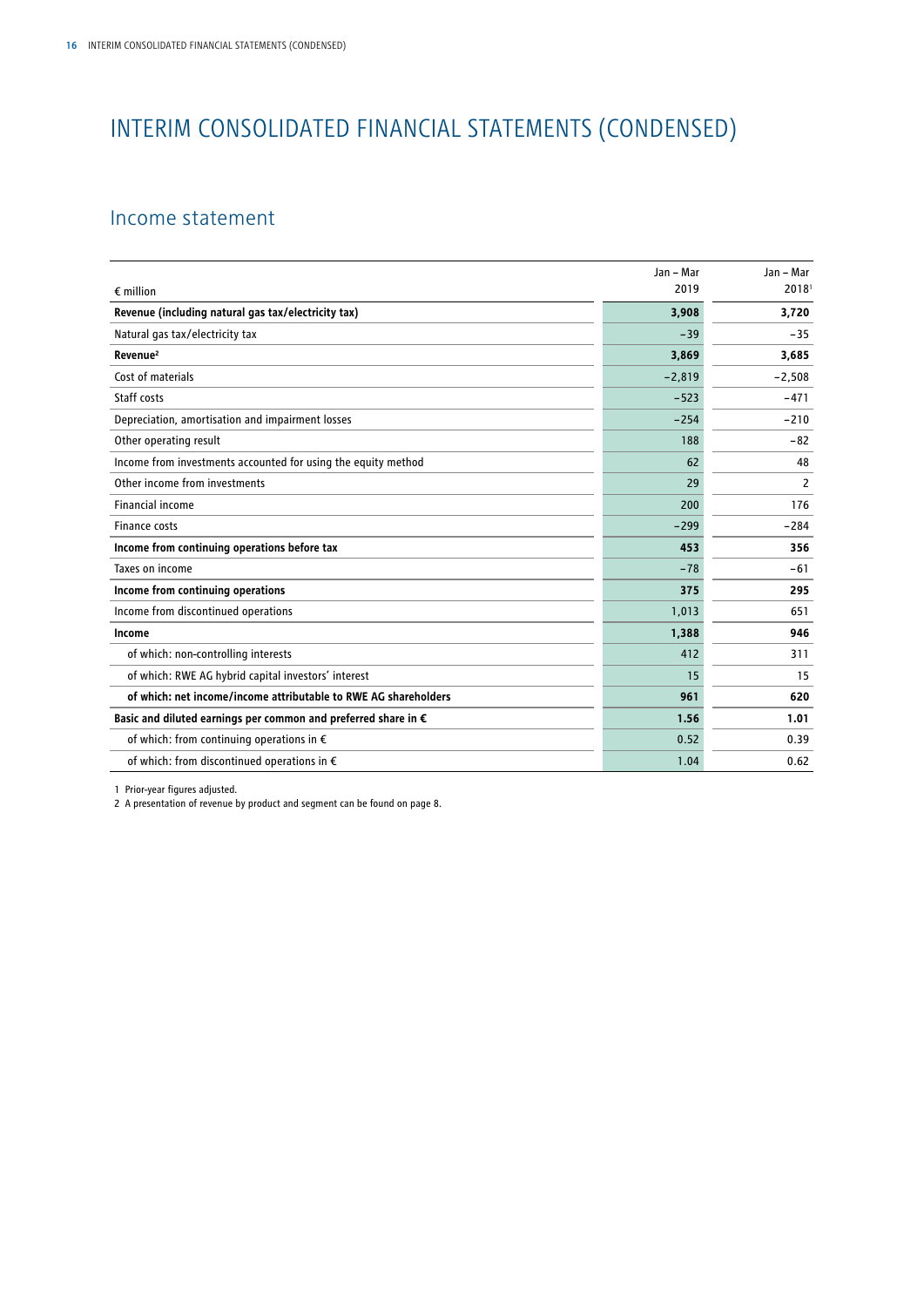### Statement of comprehensive income

|                                                                                         | Jan - Mar | Jan – Mar         |
|-----------------------------------------------------------------------------------------|-----------|-------------------|
| Amounts after tax $- \epsilon$ million                                                  | 2019      | 2018 <sup>1</sup> |
| Income                                                                                  | 1,388     | 946               |
| Actuarial gains and losses of defined benefit pension plans and similar obligations     | $-82$     | $-186$            |
| Fair value of equity instruments                                                        | 104       | $-27$             |
| Income and expenses recognised in equity, not to be reclassified through profit or loss | 22        | $-213$            |
| Currency translation adjustment                                                         | 105       | 101               |
| Fair valuation of debt instruments                                                      | 34        | $-5$              |
| Fair valuation of financial instruments used for hedging purposes                       | $-1,344$  | 935               |
| Income and expenses recognised in equity, to be reclassified through                    |           |                   |
| profit or loss in the future                                                            | $-1,205$  | 1,031             |
| Other comprehensive income                                                              | $-1,183$  | 818               |
| Total comprehensive income                                                              | 205       | 1,764             |
| of which: attributable to RWE AG shareholders                                           | $-158$    | 1,433             |
| of which: attributable to RWE AG hybrid capital investors                               | 15        | 15                |
| of which: attributable to non-controlling interests                                     | 348       | 316               |

1 Prior-year figures adjusted.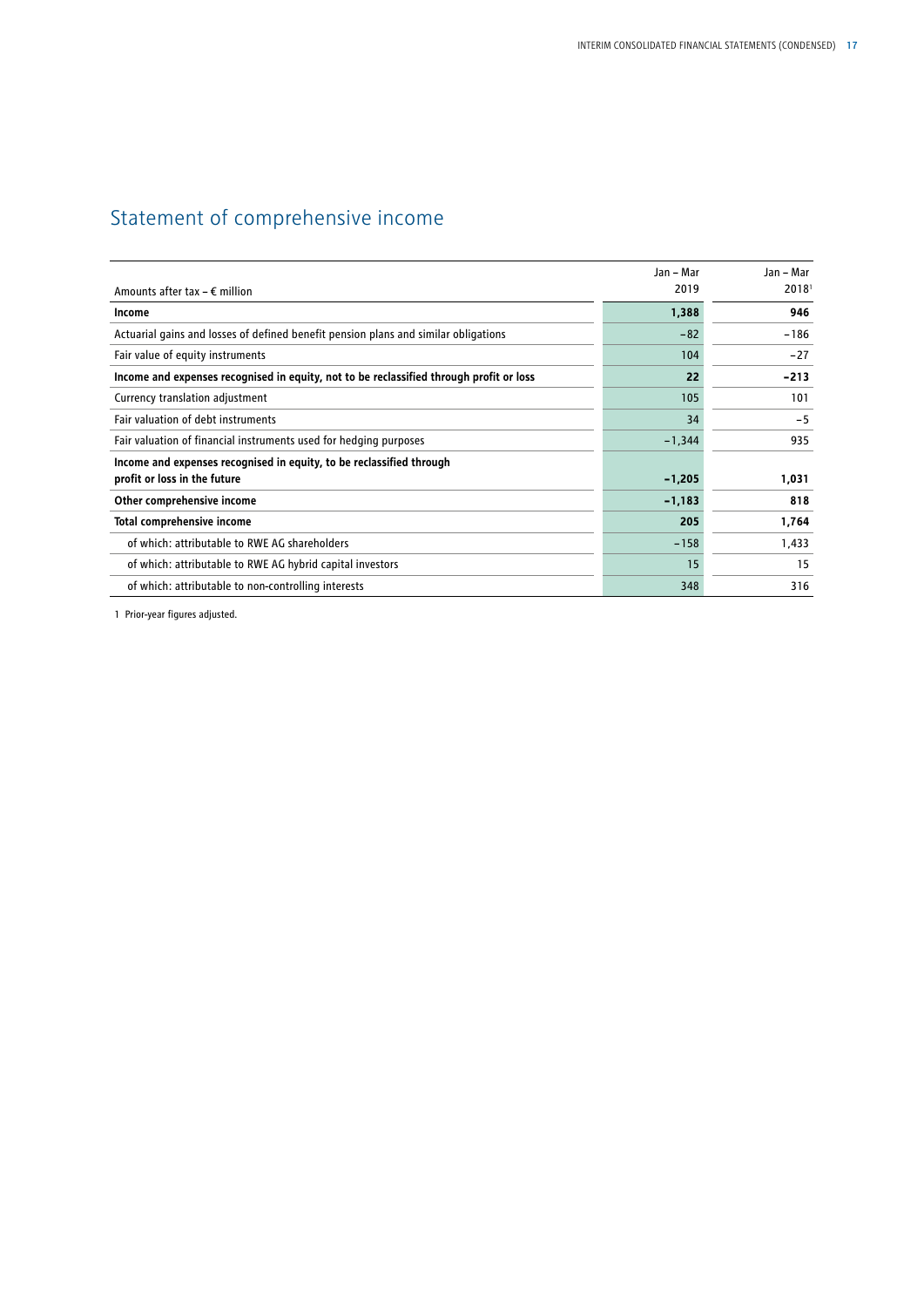### Balance sheet

| Assets                                            | 31 Mar 2019 | 31 Dec 2018 |
|---------------------------------------------------|-------------|-------------|
| $\epsilon$ million                                |             |             |
| Non-current assets                                |             |             |
| Intangible assets                                 | 2,214       | 2,193       |
| Property, plant and equipment                     | 12,988      | 12,409      |
| Investments accounted for using the equity method | 1,487       | 1,467       |
| Other non-current financial assets                | 402         | 400         |
| Receivables and other assets                      | 1,129       | 1,302       |
| Deferred taxes                                    | 931         | 824         |
|                                                   | 19,151      | 18,595      |
| <b>Current assets</b>                             |             |             |
| Inventories                                       | 1,179       | 1,631       |
| Trade accounts receivable                         | 1,789       | 1,963       |
| Receivables and other assets                      | 10,334      | 10,291      |
| Marketable securities                             | 2,165       | 3,609       |
| Cash and cash equivalents                         | 4,384       | 3,523       |
| Assets held for sale                              | 43,520      | 40,496      |
|                                                   | 63,371      | 61,513      |
|                                                   | 82,522      | 80,108      |

| <b>Equity and liabilities</b><br>$\epsilon$ million | 31 Mar 2019 | 31 Dec 2018 |
|-----------------------------------------------------|-------------|-------------|
| <b>Equity</b>                                       |             |             |
| <b>RWE AG shareholders' interest</b>                | 7,456       | 8,736       |
| RWE AG hybrid capital investors' interest           |             | 940         |
| Non-controlling interests                           | 5,090       | 4,581       |
|                                                     | 12,546      | 14,257      |
| <b>Non-current liabilities</b>                      |             |             |
| Provisions                                          | 15,442      | 15,863      |
| <b>Financial liabilities</b>                        | 2,418       | 1,998       |
| <b>Other liabilities</b>                            | 556         | 508         |
| Deferred taxes                                      | 884         | 1,638       |
|                                                     | 19,300      | 20,007      |
| <b>Current liabilities</b>                          |             |             |
| <b>Provisions</b>                                   | 2,731       | 2,615       |
| <b>Financial liabilities</b>                        | 3,546       | 766         |
| Trade accounts payable                              | 2,546       | 2,429       |
| <b>Other liabilities</b>                            | 7,743       | 7,238       |
| Liabilities held for sale                           | 34,110      | 32,796      |
|                                                     | 50,676      | 45,844      |
|                                                     | 82,522      | 80,108      |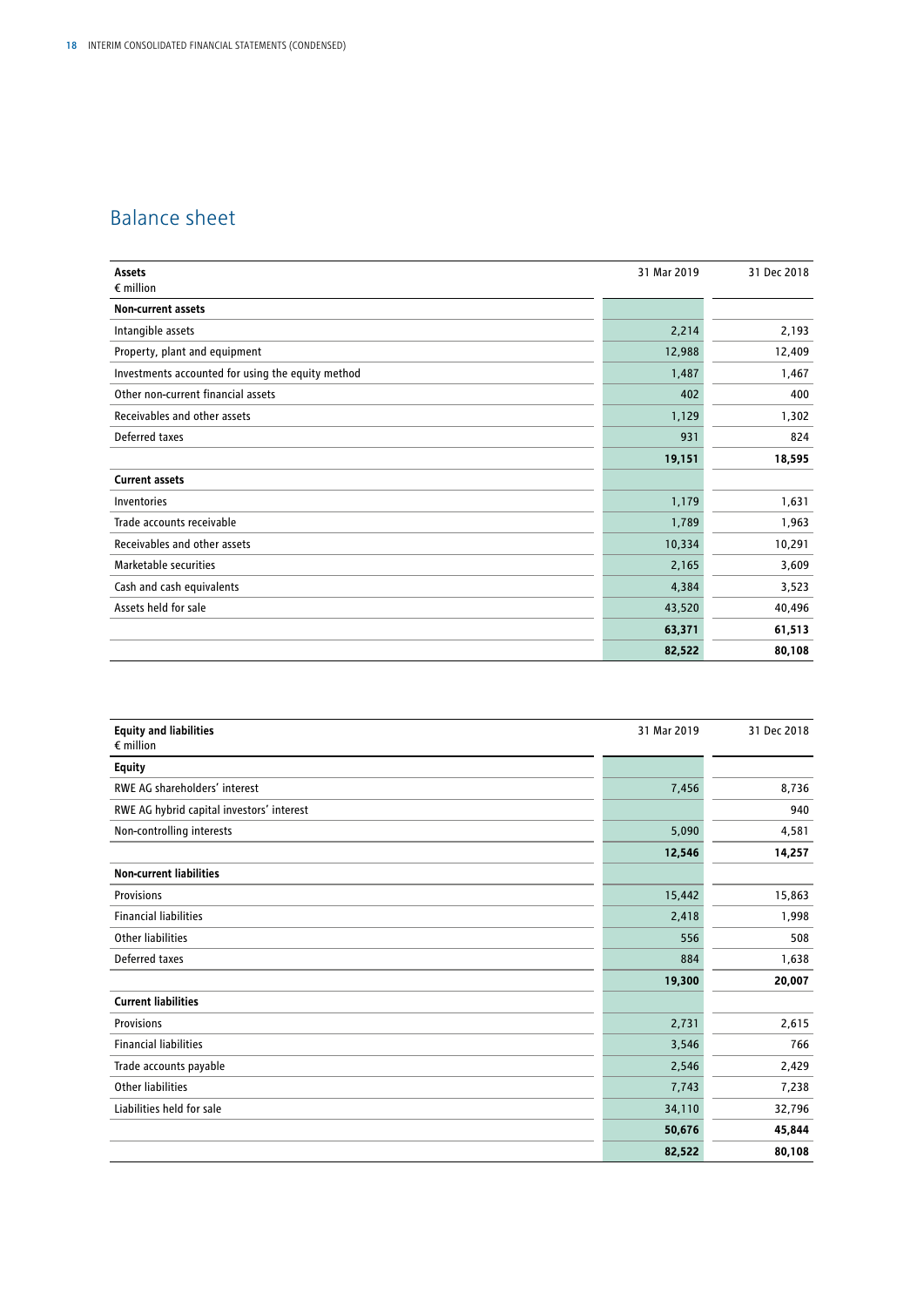### Cash flow statement

|                                                                                                                     | Jan - Mar | Jan - Mar |
|---------------------------------------------------------------------------------------------------------------------|-----------|-----------|
| $\epsilon$ million                                                                                                  | 2019      | 2018      |
| Income from continuing operations                                                                                   | 375       | 295       |
| Depreciation, amortisation and impairment losses/write-backs                                                        | 255       | 210       |
| Changes in provisions                                                                                               | $-97$     | 74        |
| Deferred taxes/non-cash income and expenses/income from disposal of non-current assets<br>and marketable securities | $-147$    | 171       |
| Changes in working capital                                                                                          | $-2,163$  | 558       |
| Cash flows from operating activities of continuing operations                                                       | $-1,777$  | 1,308     |
| Cash flows from operating activities of discontinued operations                                                     | $-1,278$  | $-944$    |
| Cash flows from operating activities                                                                                | $-3,055$  | 364       |
| Capital expenditure on non-current assets/acquisitions                                                              | $-194$    | $-177$    |
| Proceeds from disposal of assets/divestitures                                                                       | 39        | $-10$     |
| Changes in marketable securities and cash investments                                                               | 2,202     | $-757$    |
| Cash flows from investing activities of continuing operations <sup>2</sup>                                          | 2,047     | -944      |
| Cash flows from investing activities of discontinued operations                                                     | $-200$    | 119       |
| Cash flows from investing activities                                                                                | 1,847     | -825      |
| Cash flows from financing activities of continuing operations                                                       | 1,277     | -328      |
| Cash flows from financing activities of discontinued operations                                                     | 200       | 699       |
| Cash flows from financing activities                                                                                | 1,477     | 371       |
| Net cash change in cash and cash equivalents                                                                        | 269       | -90       |
| Effect of changes in foreign exchange rates and other changes in value on cash and cash<br>equivalents              | 15        | 21        |
| Net change in cash and cash equivalents                                                                             | 284       | -69       |
| Cash and cash equivalents at beginning of reporting period                                                          | 5,225     | 3,958     |
| of which: reported as 'Assets held for sale'                                                                        | 1,702     | 25        |
| Cash and cash equivalents at beginning of reporting period as per the consolidated                                  |           |           |
| balance sheet                                                                                                       | 3,523     | 3,933     |
| Cash and cash equivalents at end of reporting period                                                                | 5,509     | 3,889     |
| of which: reported as 'Assets held for sale'                                                                        | 1,125     |           |
| Cash and cash equivalents at end of reporting period as per the consolidated balance sheet                          | 4,384     | 3.889     |

1 Prior-year figures adjusted.

2 After the initial/subsequent transfer to plan assets in the amount of €42 million (prior-year: €41 million).